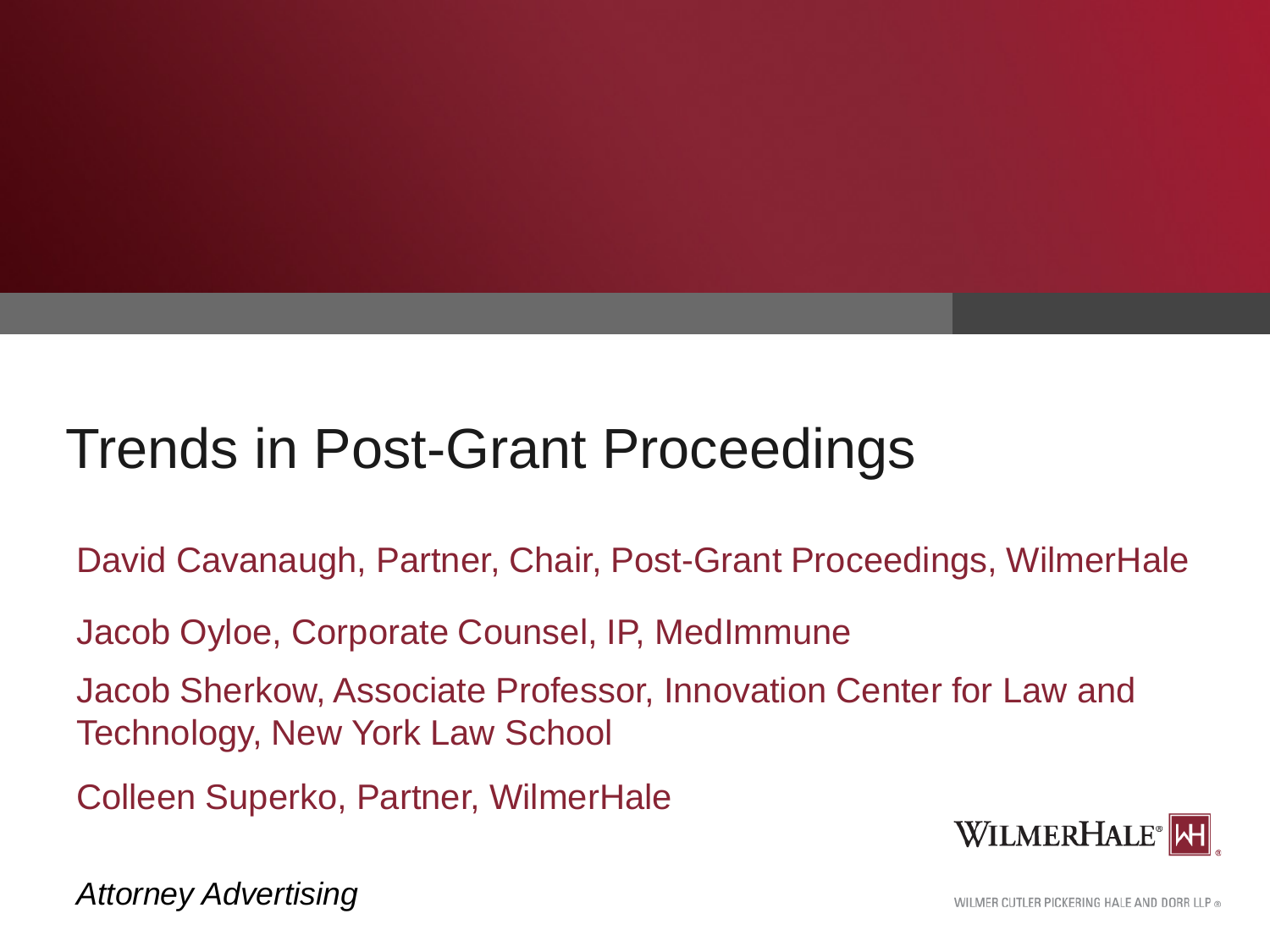

# **Empirical Evidence on IPRs Against Orange Book-Listed Patents**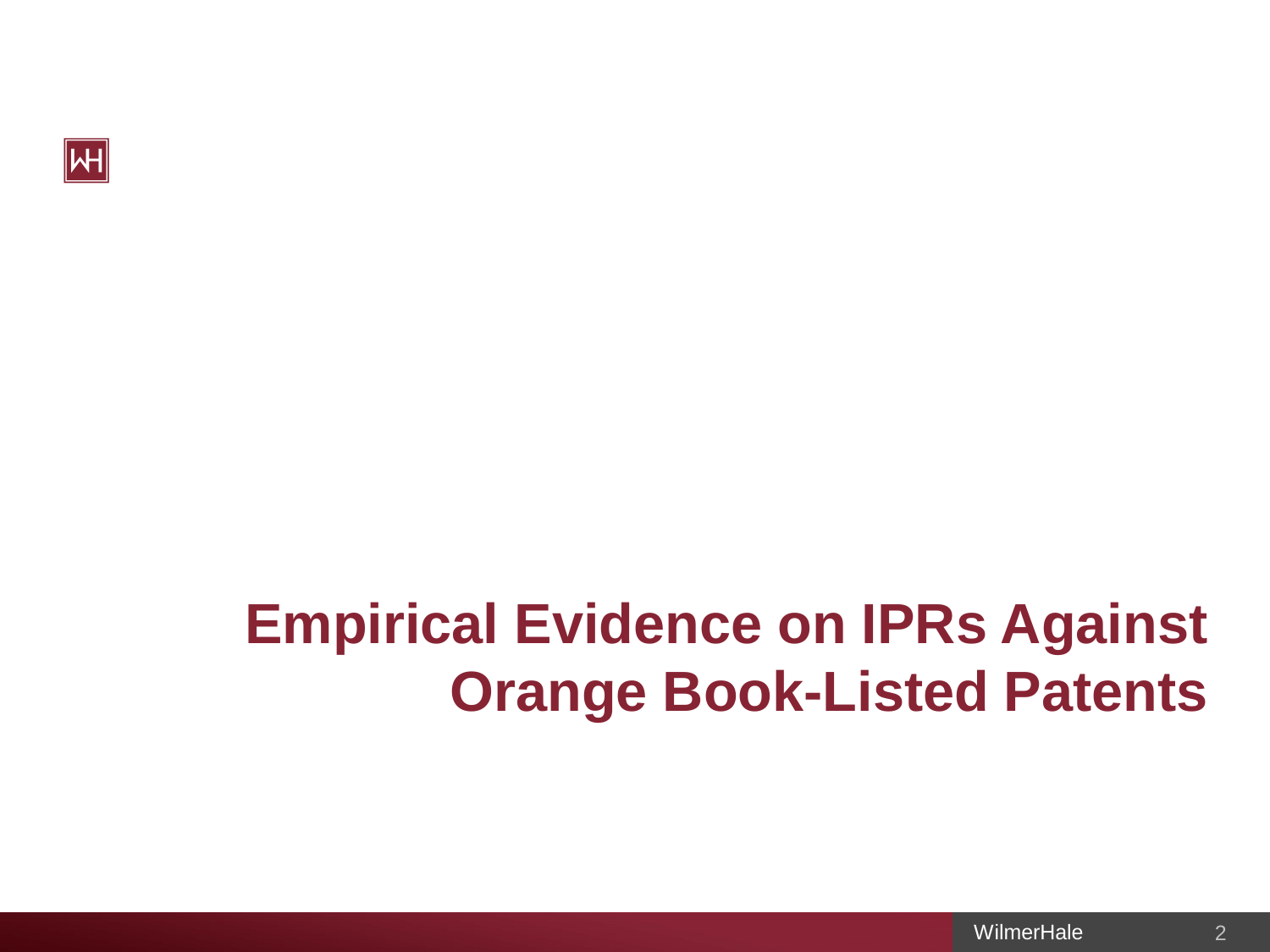#### IPRs Filed Through September 4, 2015  $\vert H \vert$

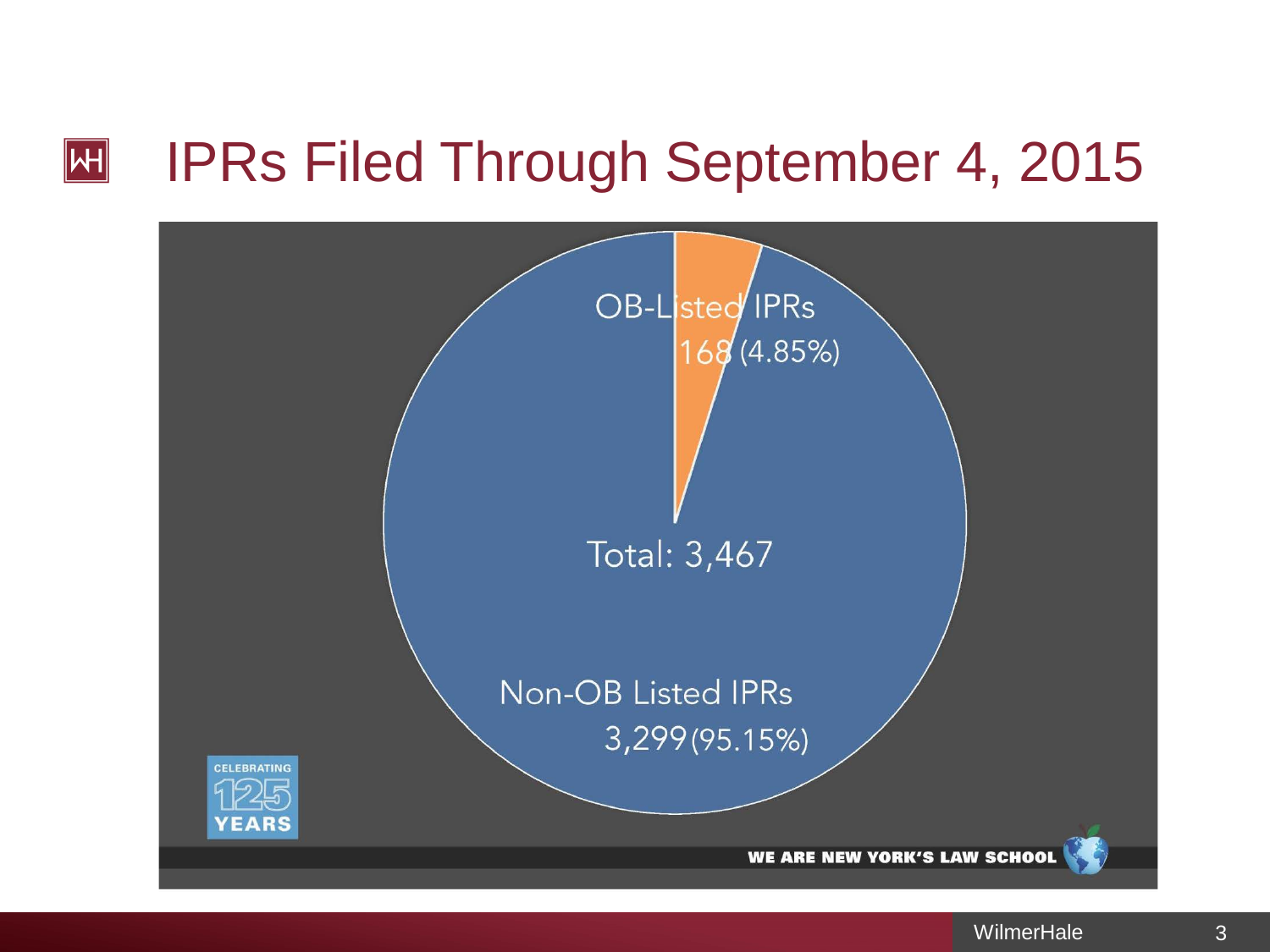#### OB IPRs by Petitioner Type  $\vert H \vert$

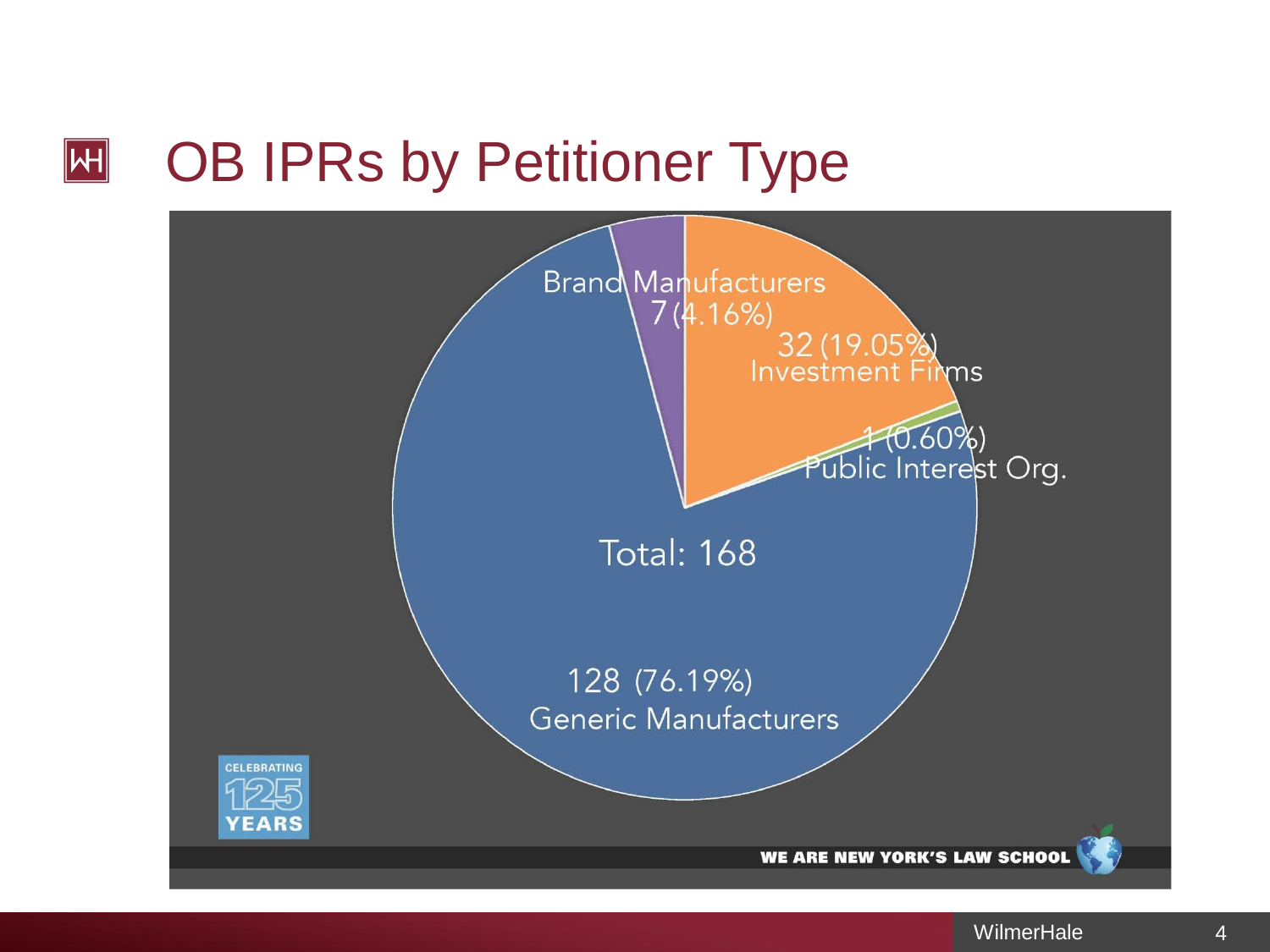#### OB IPRs by Petitioner  $\boxed{\mathsf{H}}$

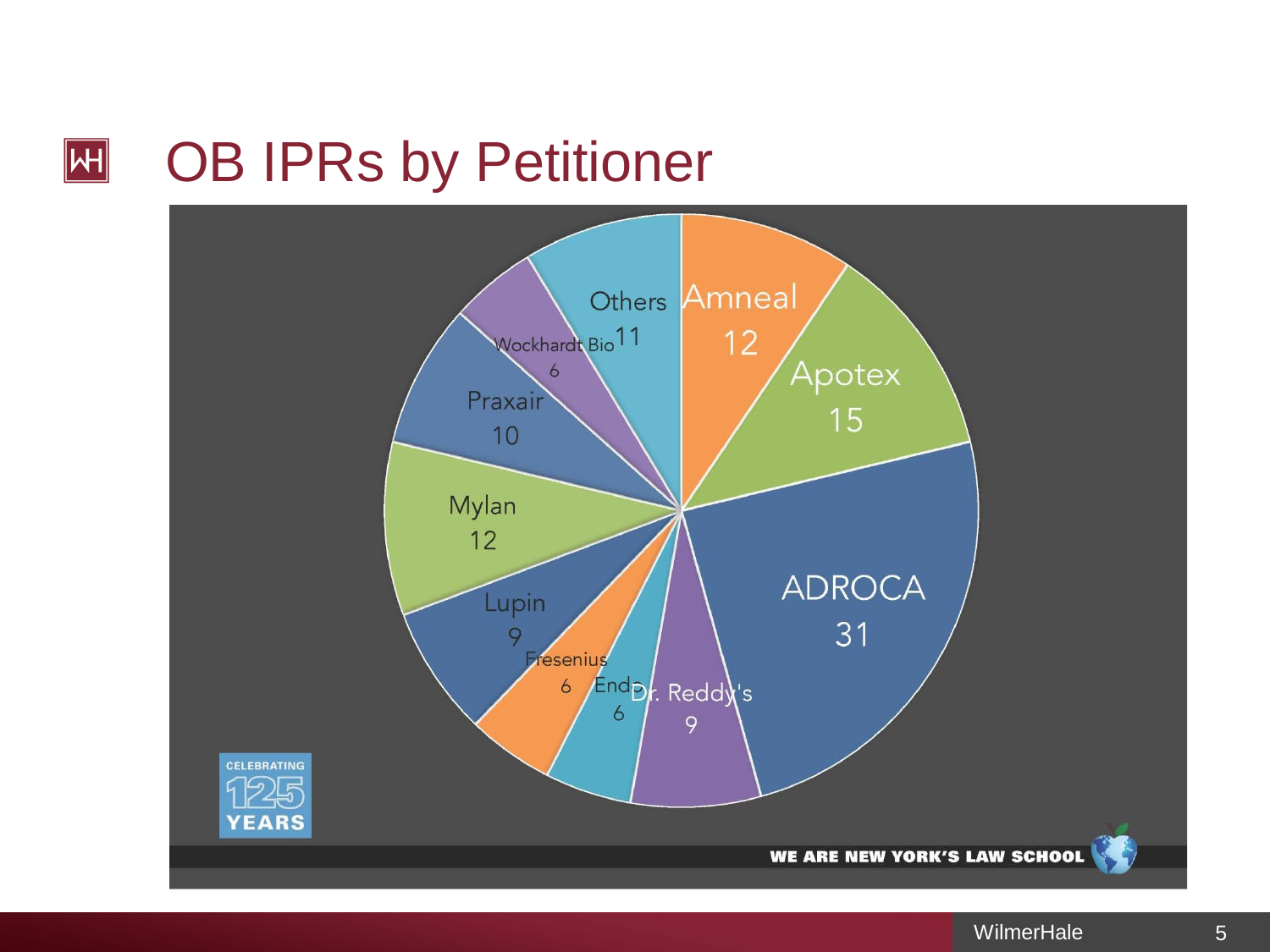#### $\boxed{\mathsf{H}}$ OB IPRs by Patent Owner

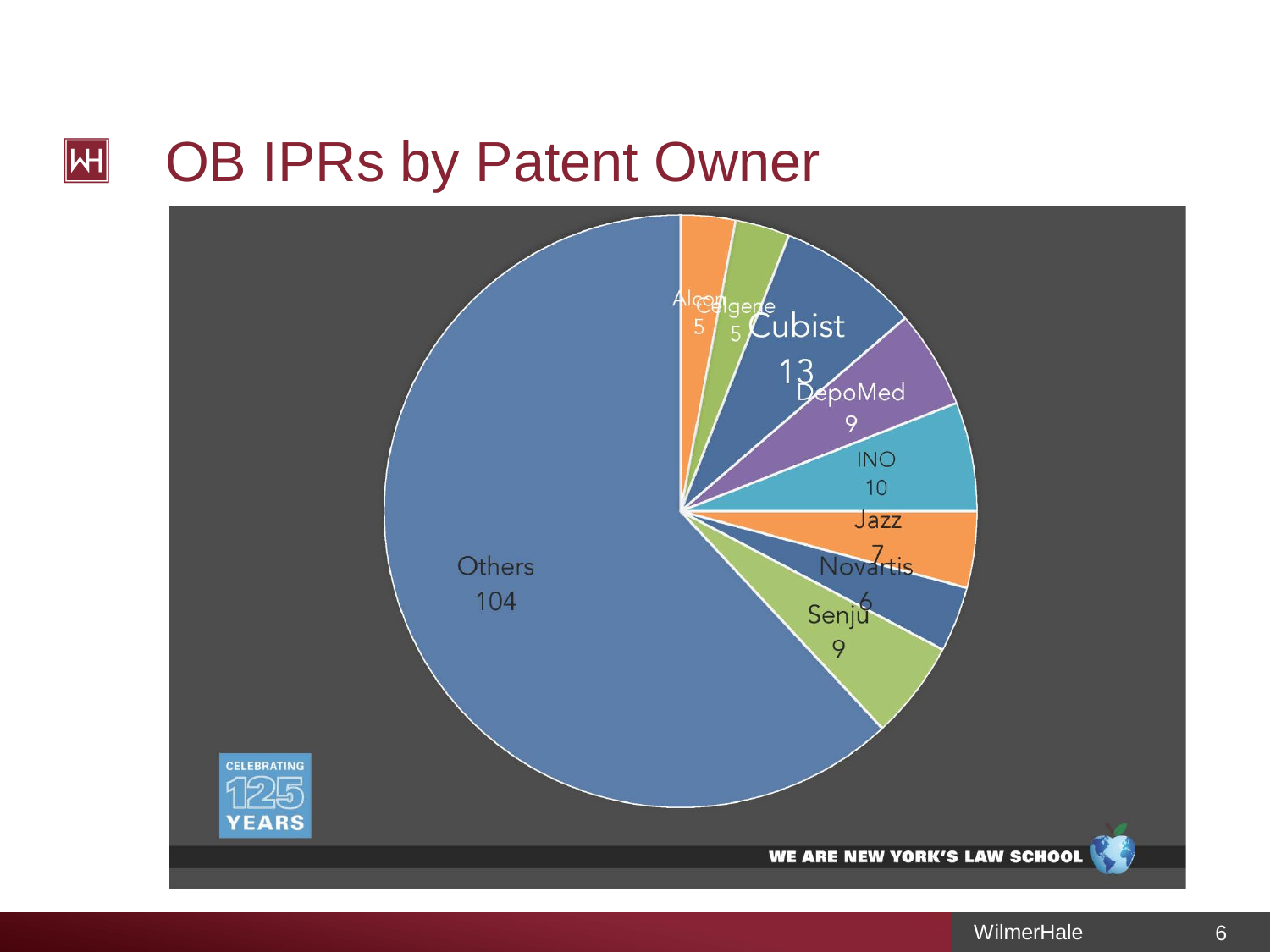#### OB IPRs by Patent Status **H**

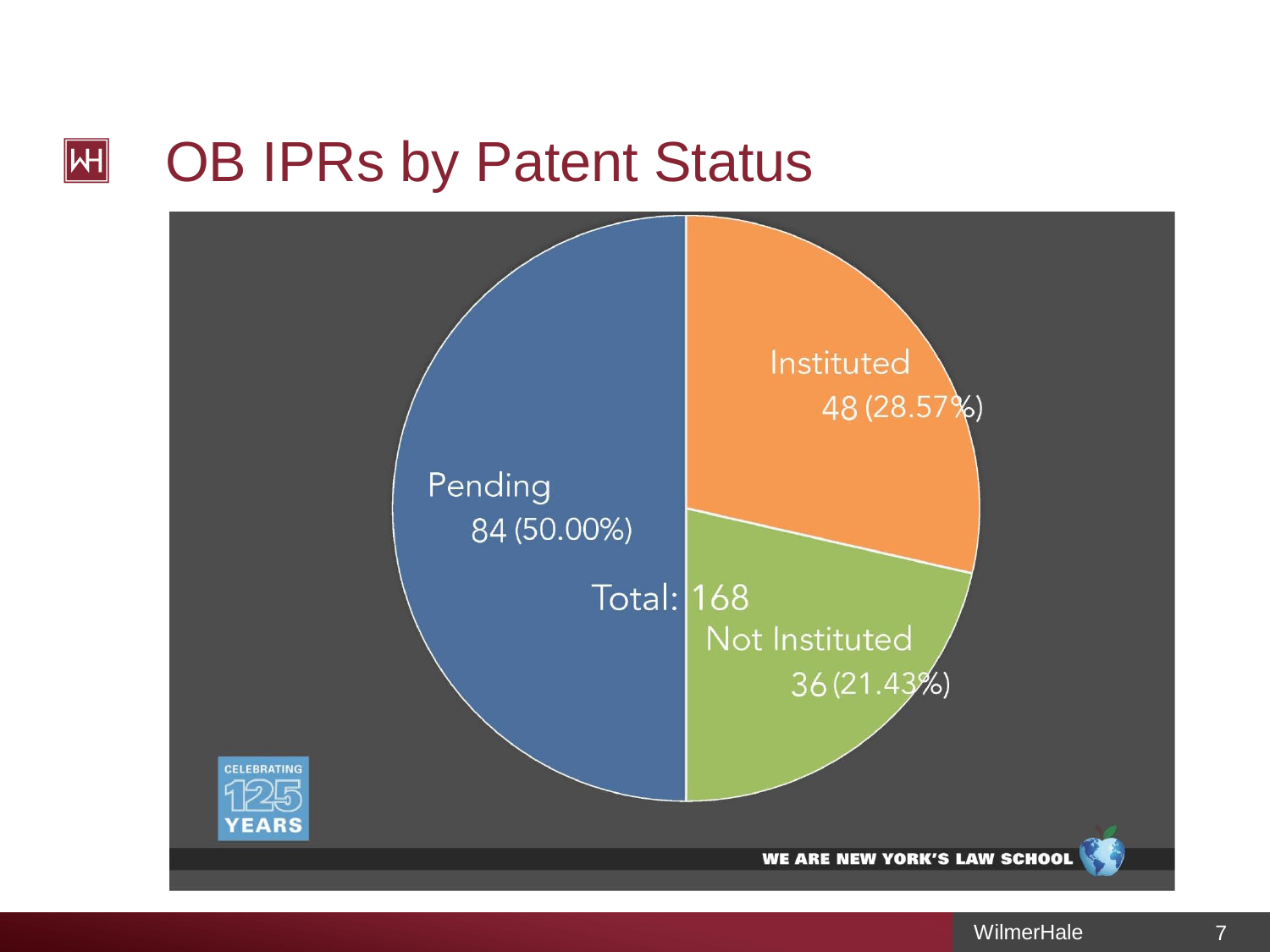#### Instituted OB IPRs by Status  $\vert H \vert$

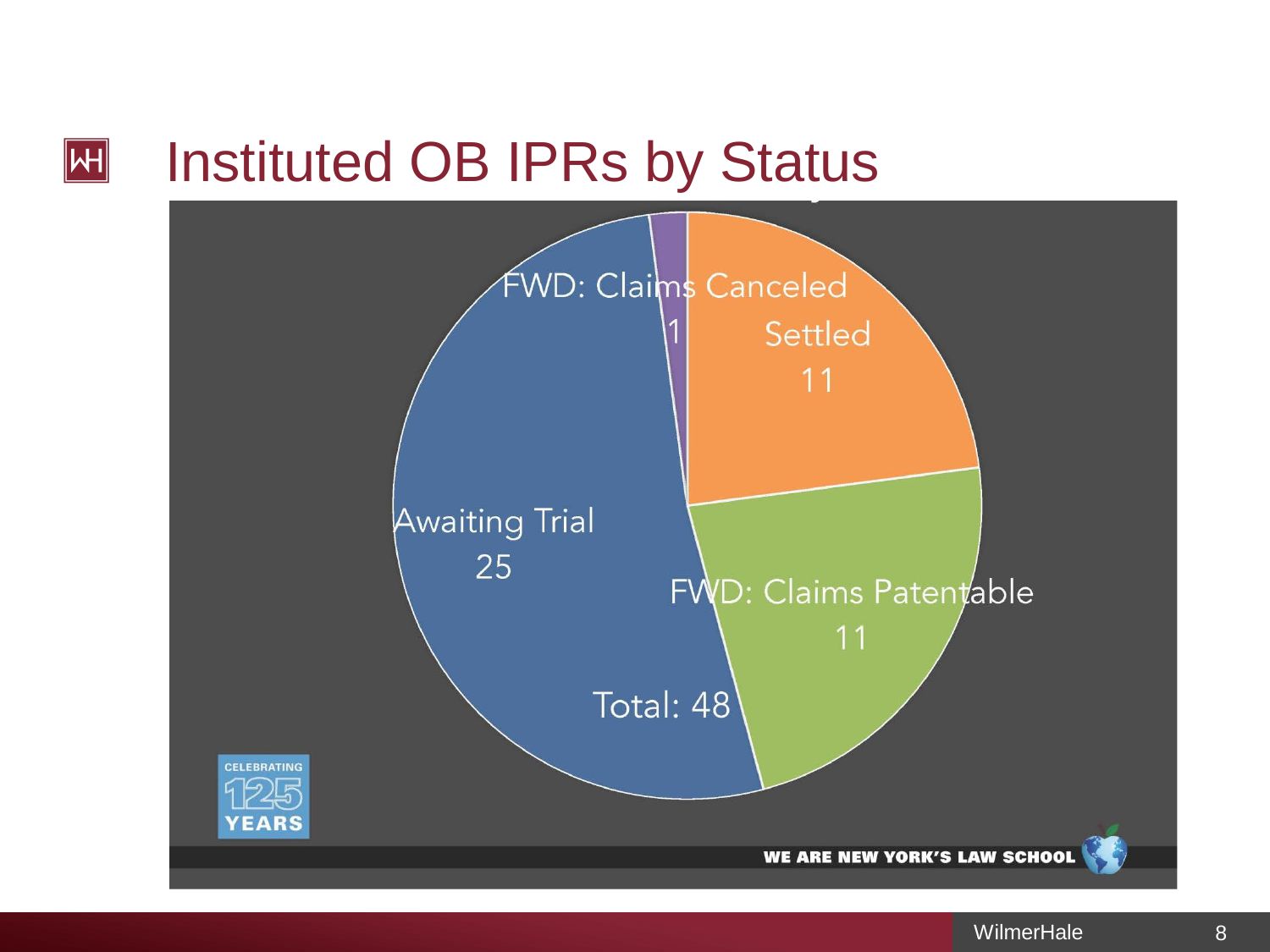#### Time to Institution Decision  $\vert H \vert$

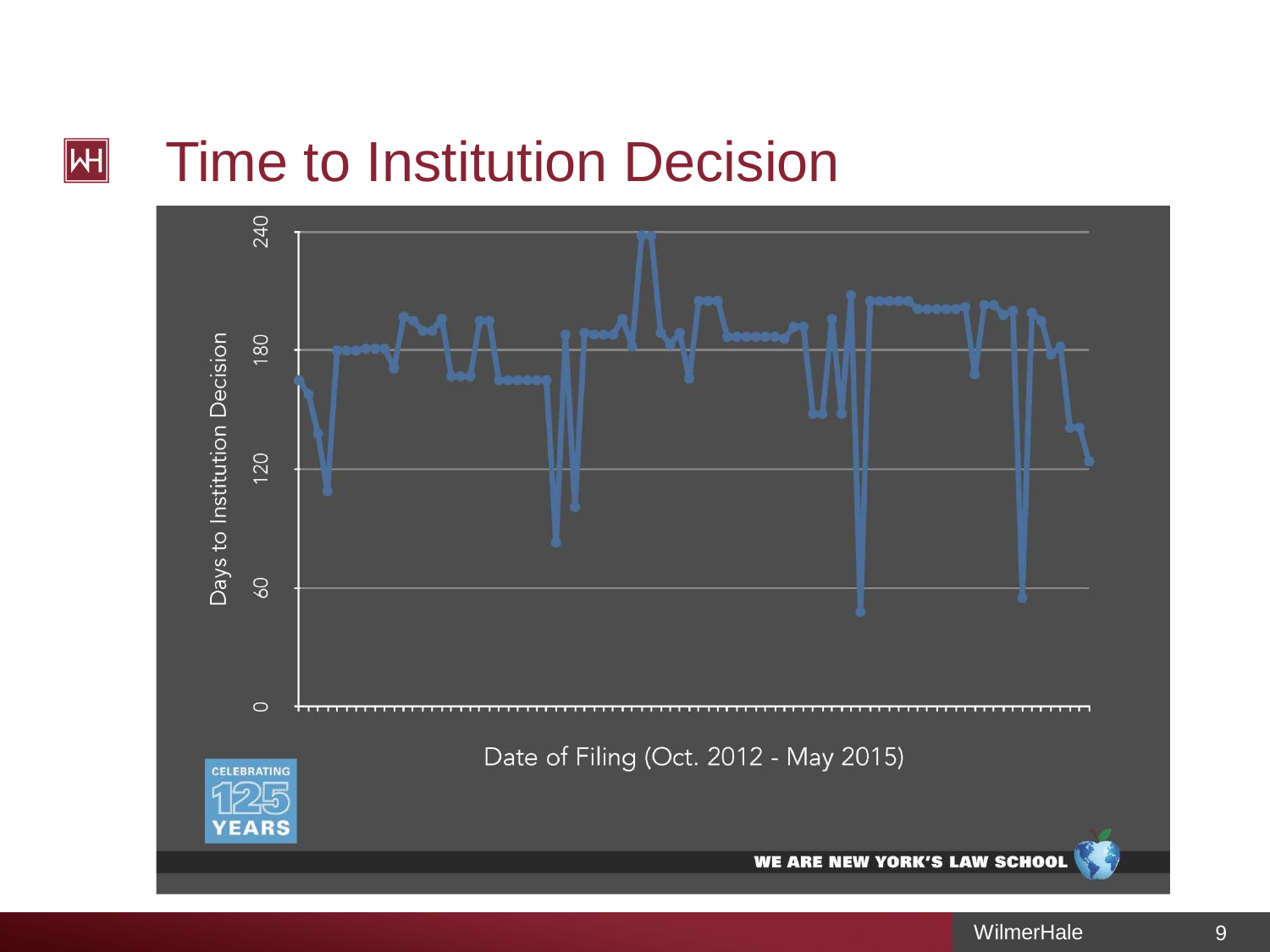#### Rate of Petitions  $\vert H \vert$

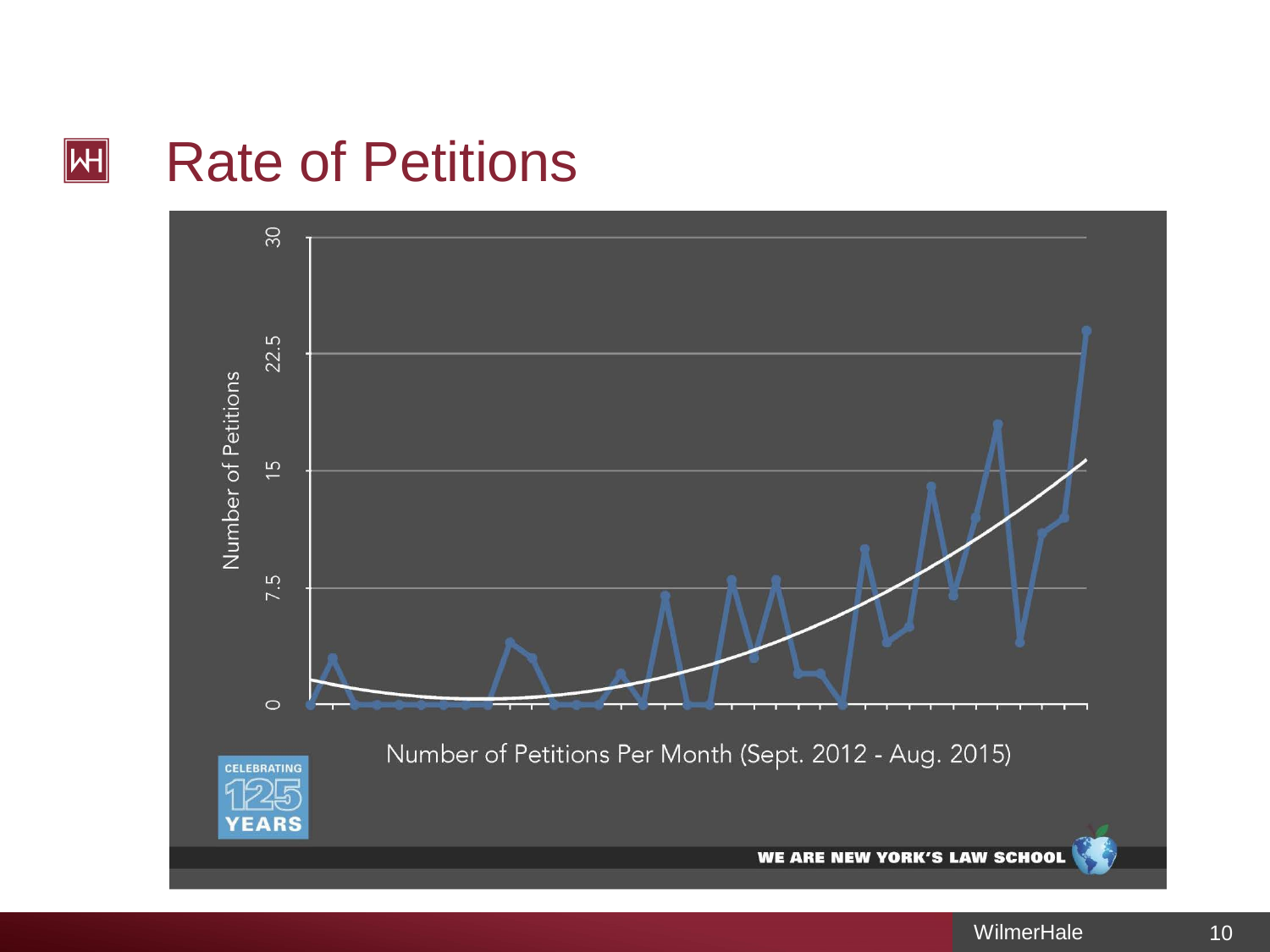#### Extrapolation/Conclusions  $|\mathsf{H}|$

- Lack of past success
- Small number of repeat petitioners
	- Mainly generics and ADROCA
- Diverse patent holders
- OB IPRs on the rise
	- $\cdot$  ~20 IPRs/mo.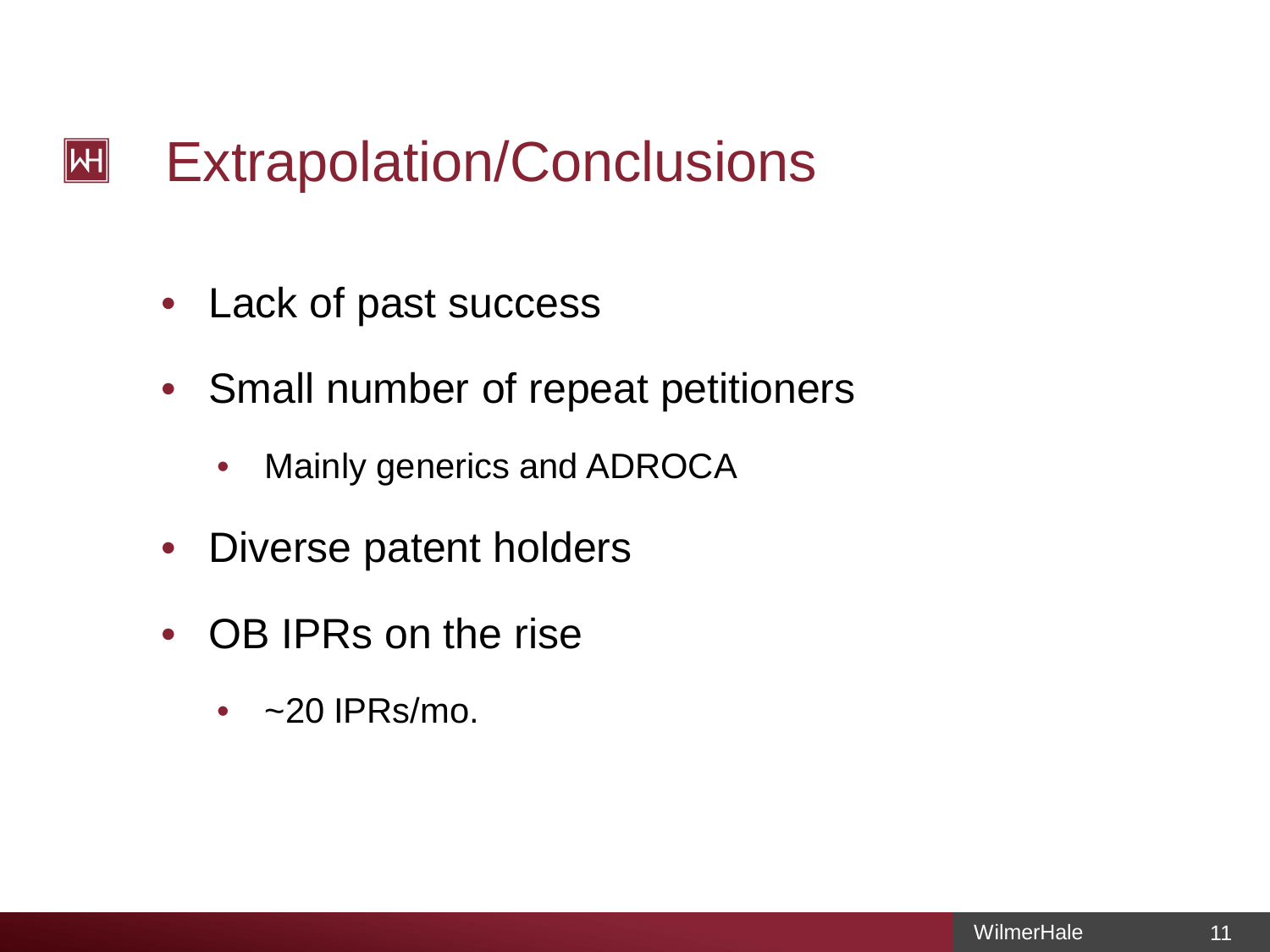

## **Impact of** *Amgen v. Sandoz* **on Biosimilar IPRs**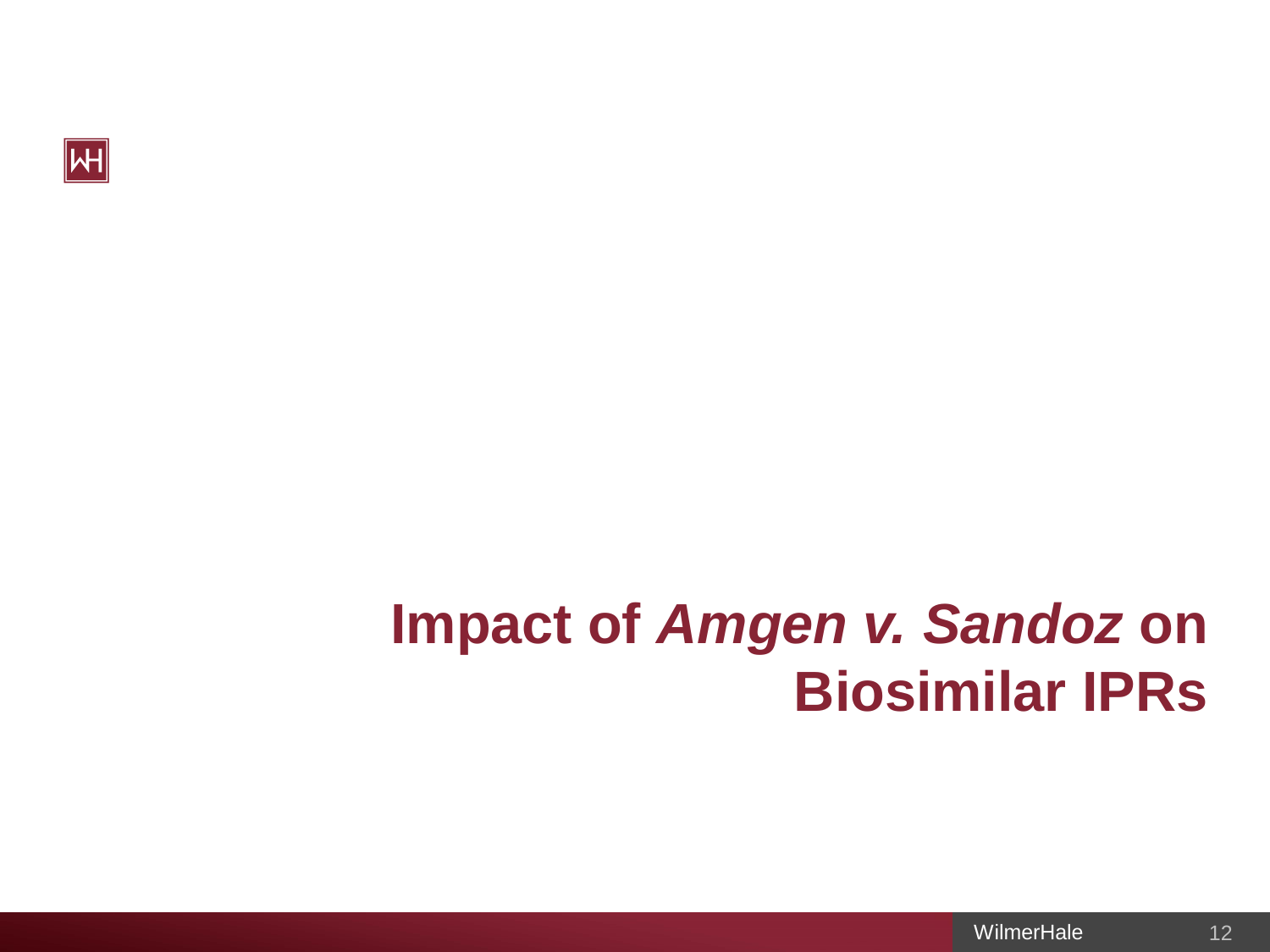

- Signed into law in 2010
- Implemented a rubric for biosimilar approval
- Shares similarities with ANDA approval process
- Created a "patent dance" for resolving patent disputes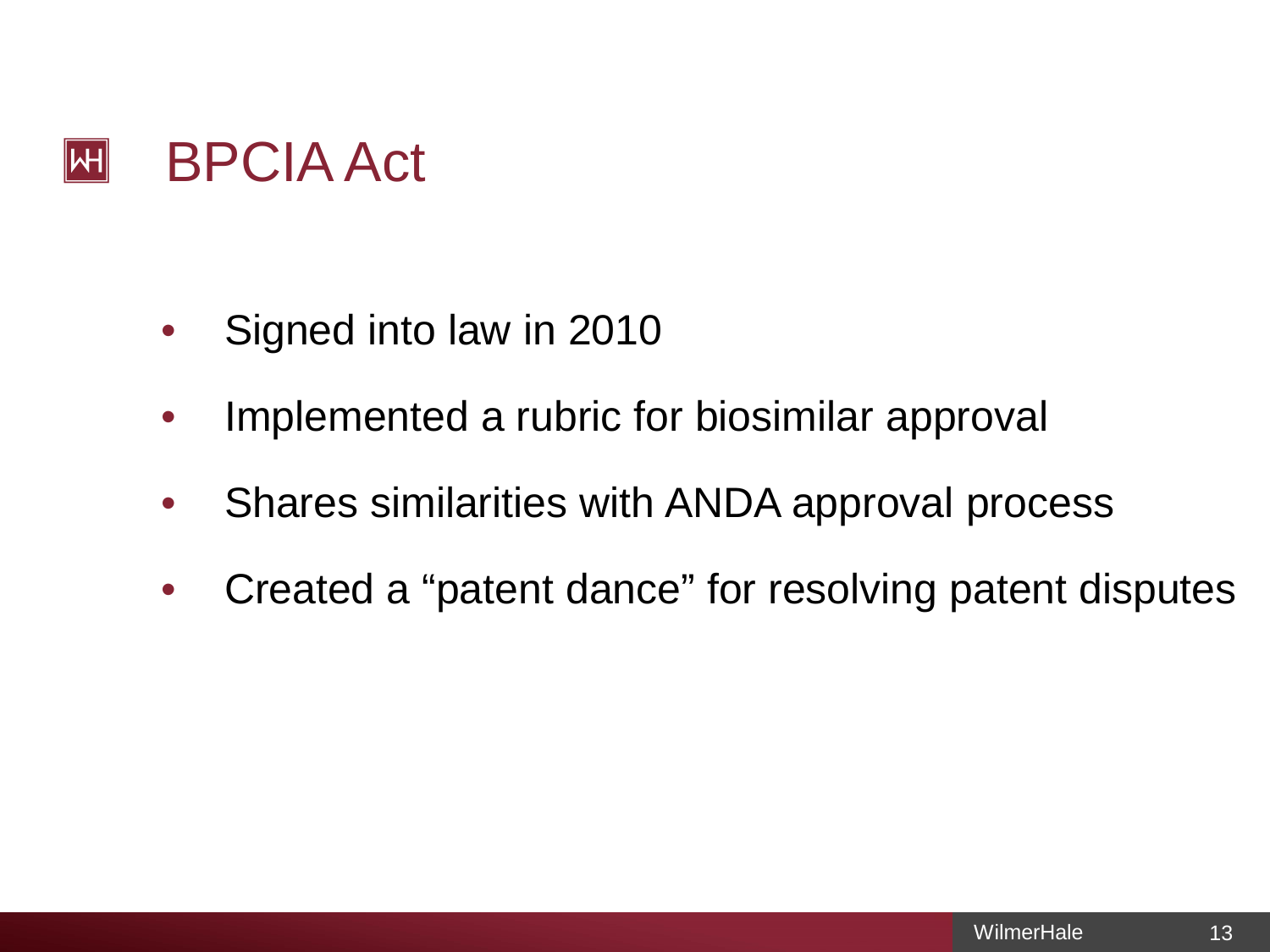#### $\left\| \mathsf{H} \right\|$ BPCIA – Patent Dance

- 351(k) application (aBLA) is accepted by FDA
- 20 days later applicant provides aBLA to Reference Product Sponsor (RPS)
- 60 days later exchange of patent lists begins
- Culminates in a patent infringement action filed against the aBLA applicant

14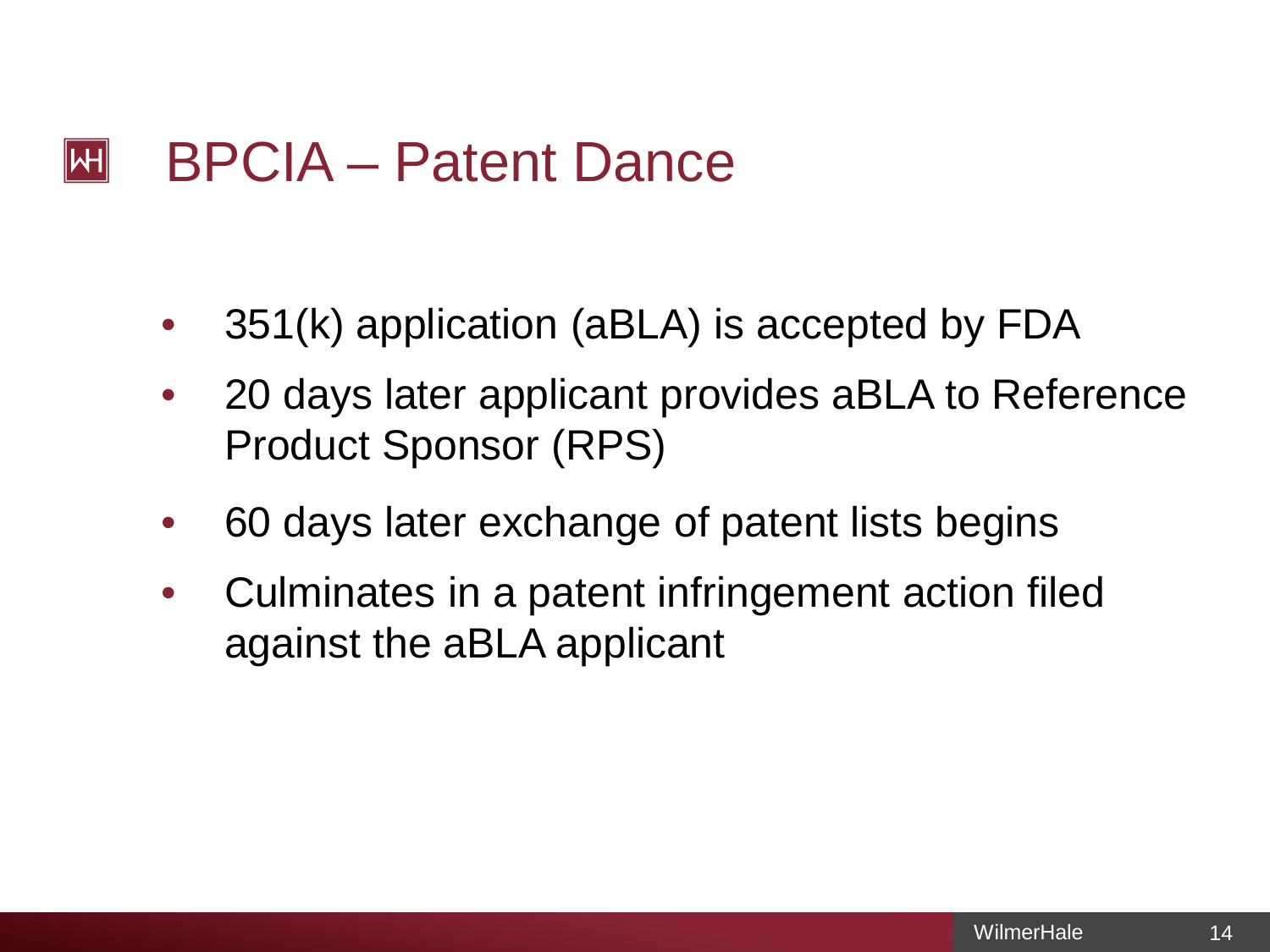#### $|\mathsf{H}|$ BPCIA – Why Bother?

**Exclusivity** 

- RPS and Applicant both get periods of exclusivity for engaging in the process
- It is different from the small molecule world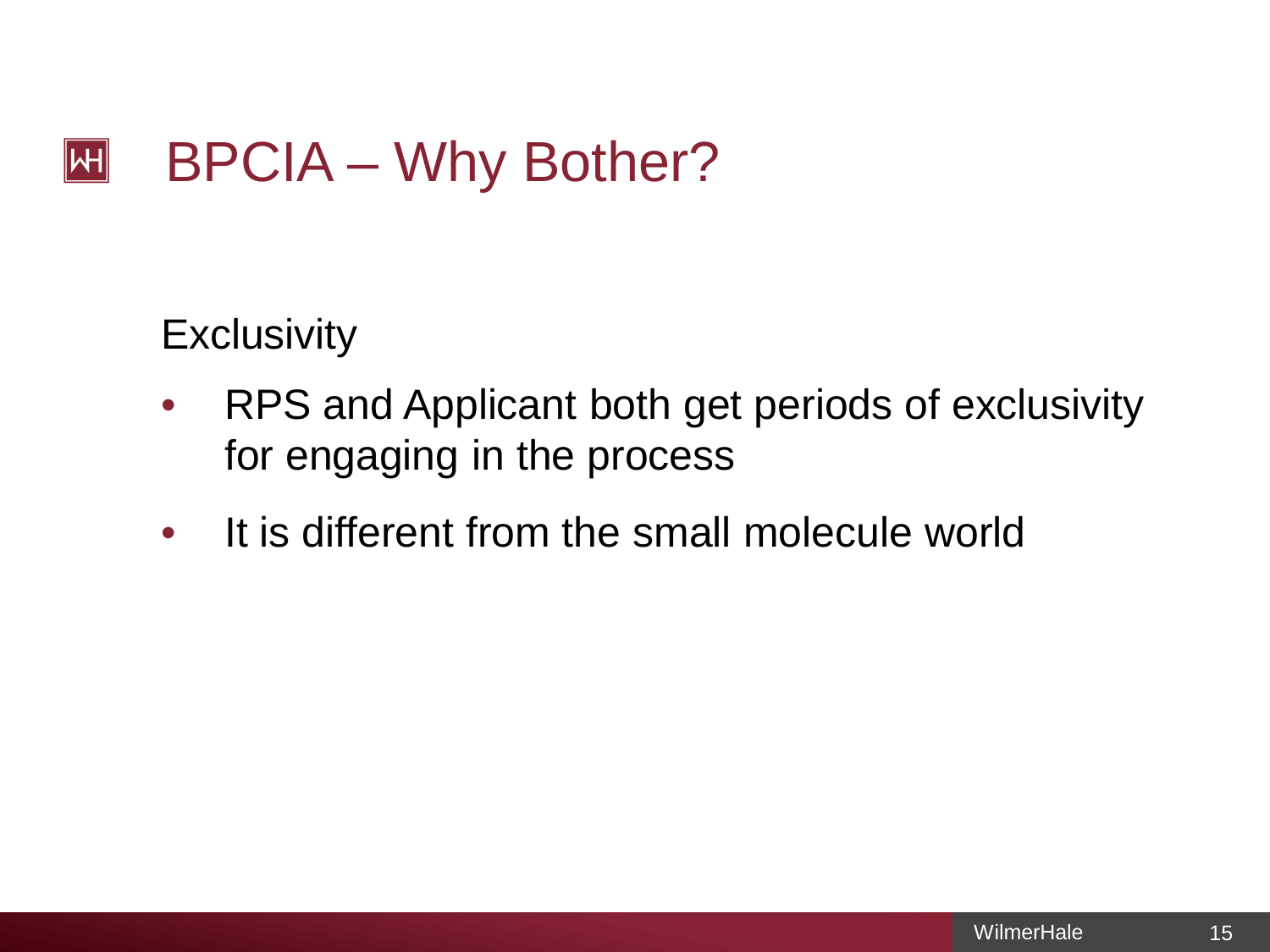#### BPCIA – Name Brand Exclusivity  $|\mathsf{H}|$

Exclusivity periods for name brand:

- No aBLA can be filed until 4 years after Reference Product Approval
- No approval of aBLA for 12 years after RP Approval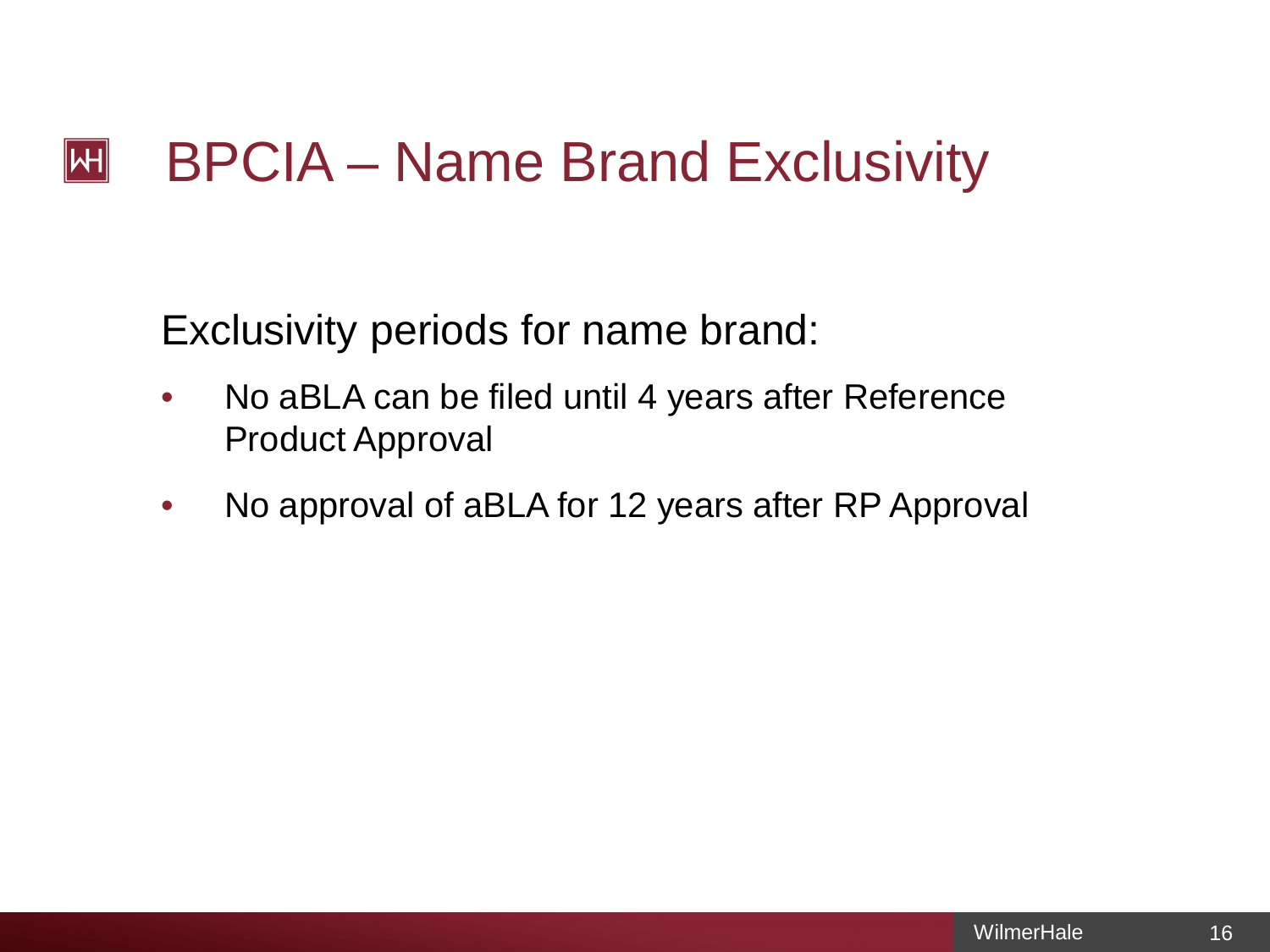#### BPCIA – Biosimilar Exclusivity  $\left\Vert \mathsf{H}\right\Vert$

- More complicated
- The earlier of:
	- 1 year after first sale of first biosimilar, or
	- 18 months after final decision or dismissal of litigation as part of "patent dance"
- 42 months after approval if "patent dance" case is still pending after 42 months
- 18 months after approval if not sued under "patent dance" rules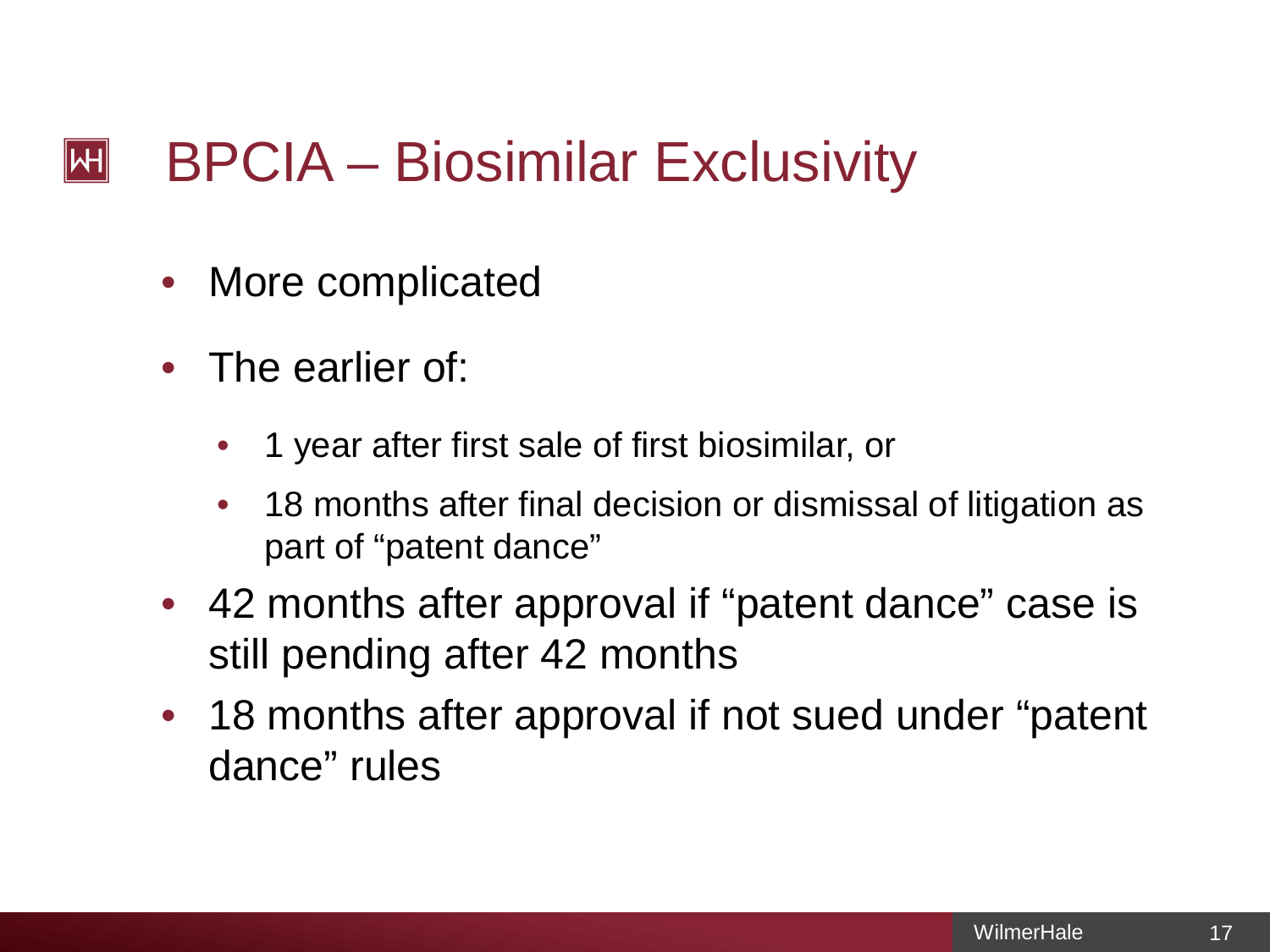#### *Amgen v. Sandoz*  $\left\Vert \mathsf{H}\right\Vert$

- Sandoz filed an ABLA for Neupogen<sup>®</sup> (filgrastim) and notified Amgen of the filing in what it believed to be its 180 day marketing notice
	- However, it did not disclose the aBLA to Amgen
- Amgen sued Sandoz on claims it violated the BPCIA and for patent infringement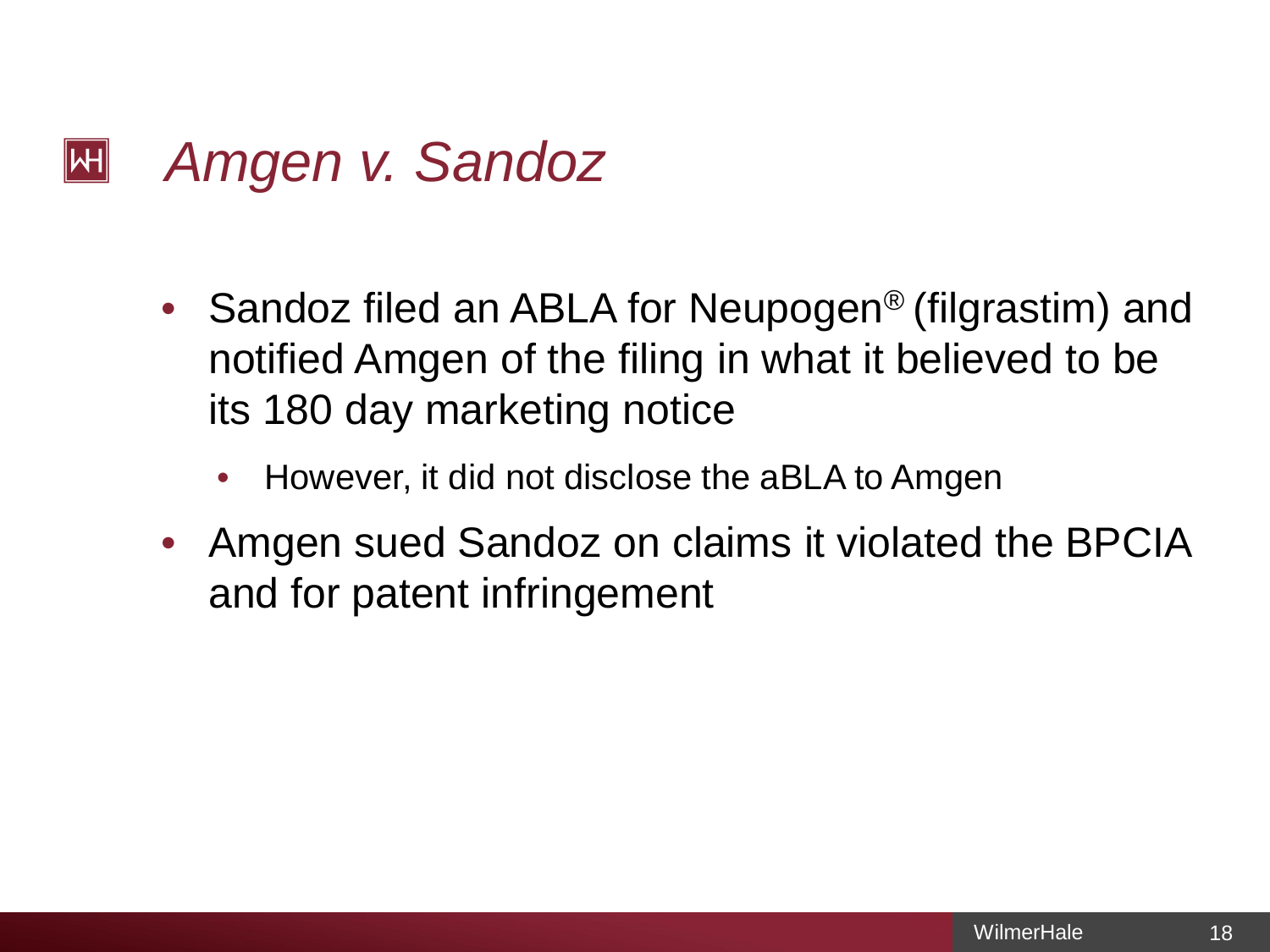#### *Amgen v. Sandoz*  $|\mathsf{H}|$

Federal Circuit was presented with two issues related to interpretation of BPCIA

- Is the disclosure of the aBLA mandatory
- Whether an applicant can give the 180-day notice to market in advance of FDA approval of its application
- Short answer: no to both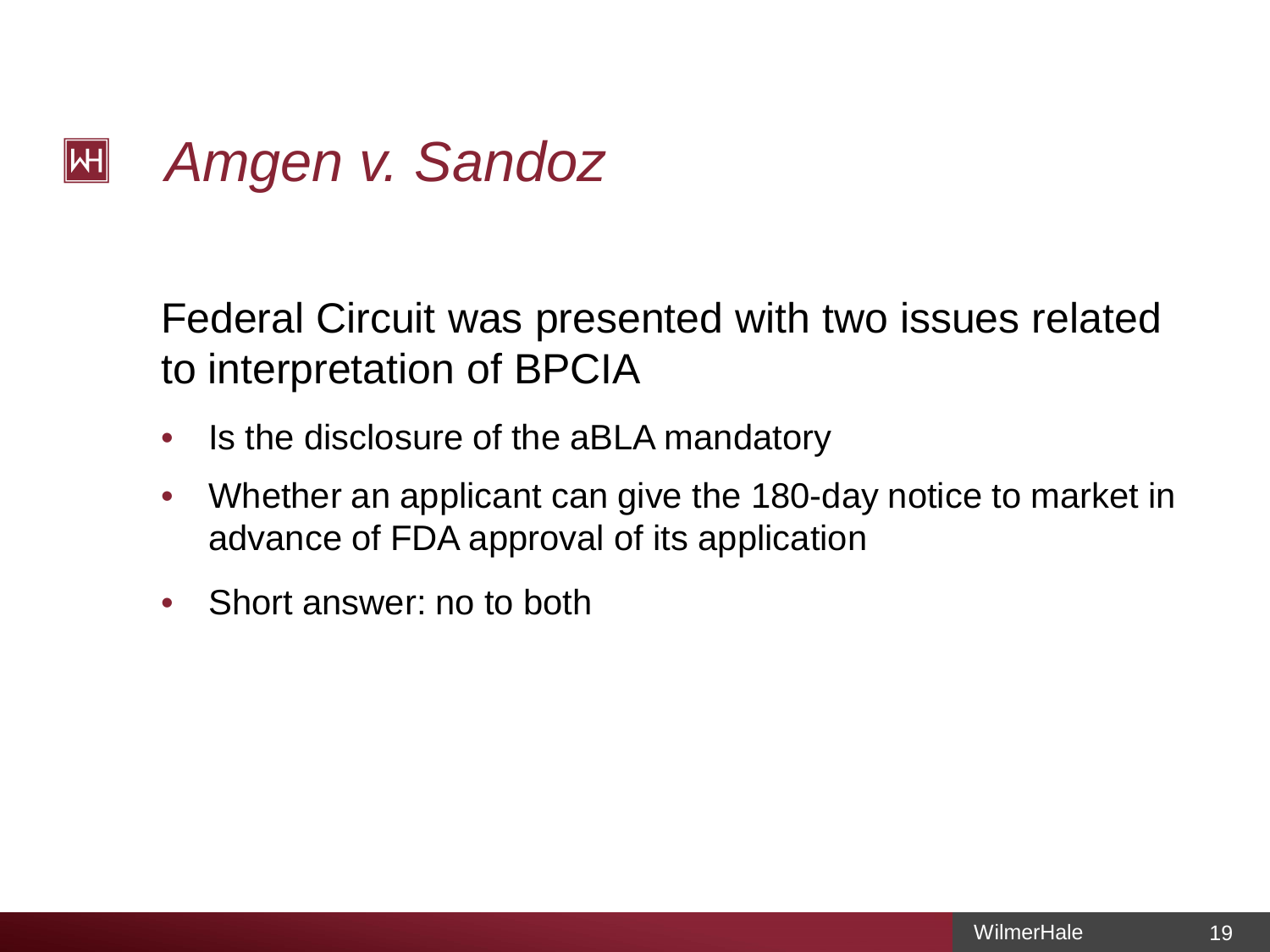#### $\mathbf{H}$ What Happens Now?

- Biosimilar applicants can choose not to dance
- RPS is given 180 days of exclusivity post biosimlar approval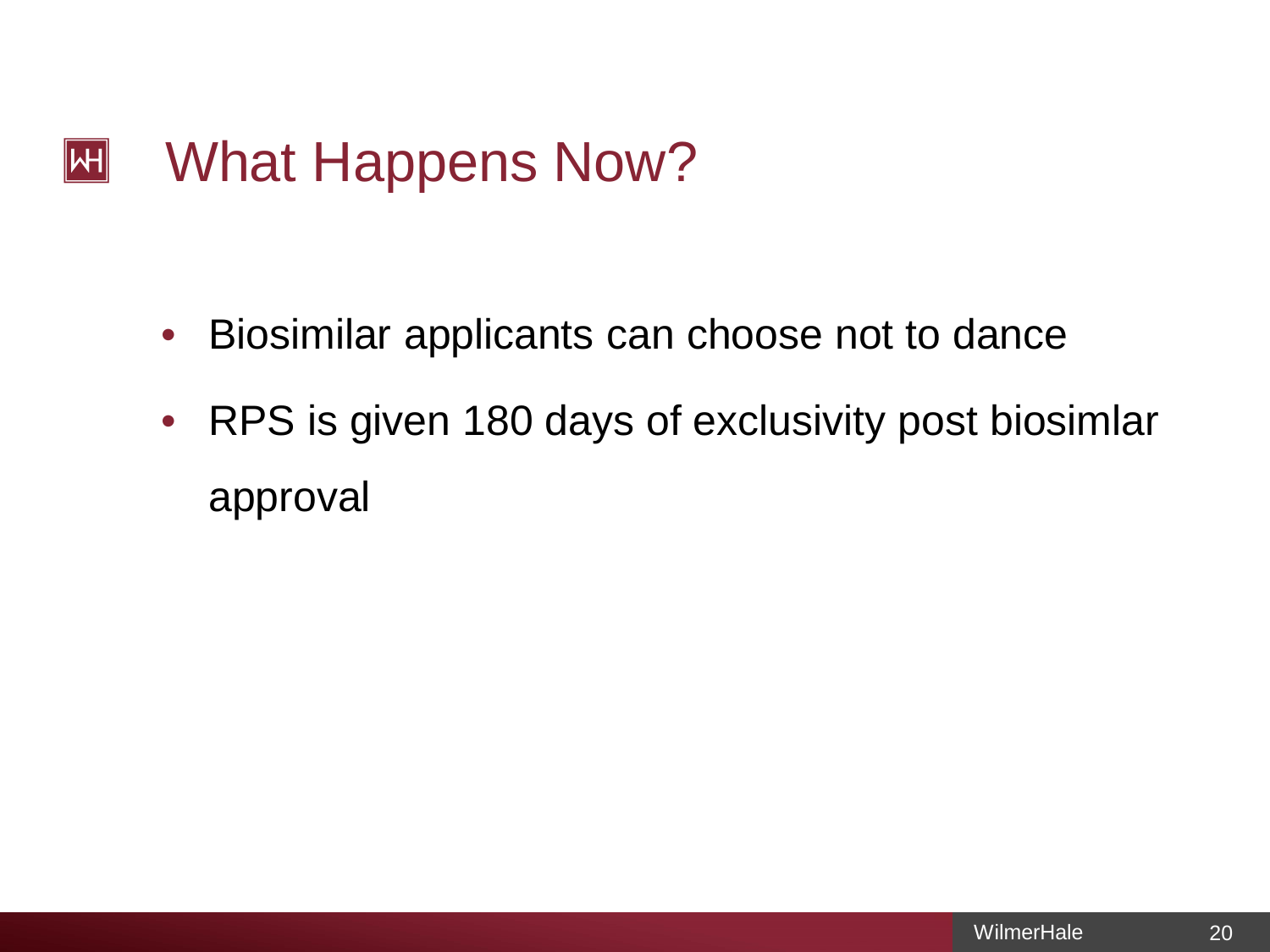

# **Strategies for Success in Defending IPRs for Life Sciences Companies**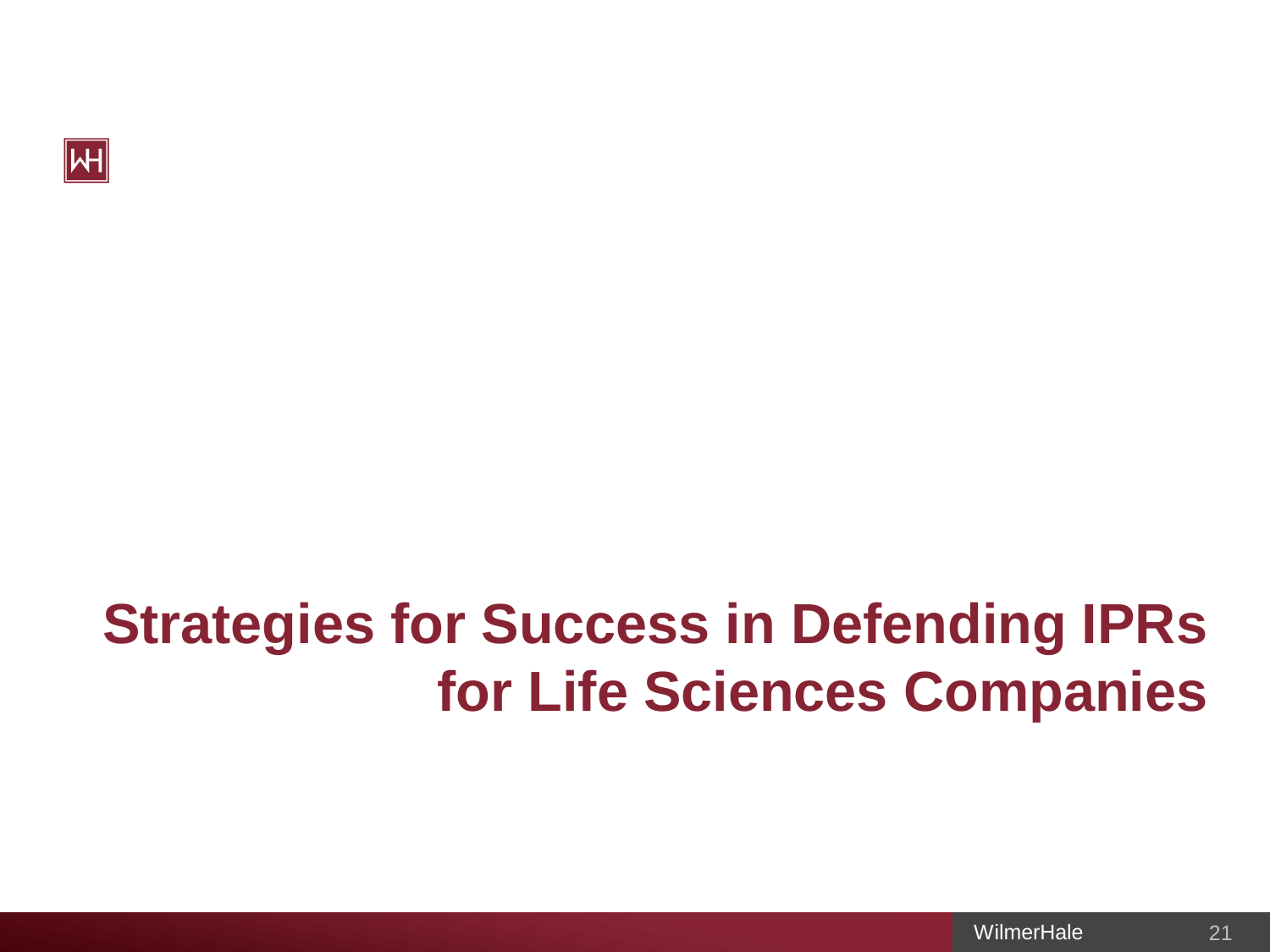Before Post-Grant Petitions are filed – consider:

- Scope of claims during prosecution
- Is there better/closer prior art that could be found
- What claim strategies can be employed
- Claim construction issues
- Keeping applications pending

22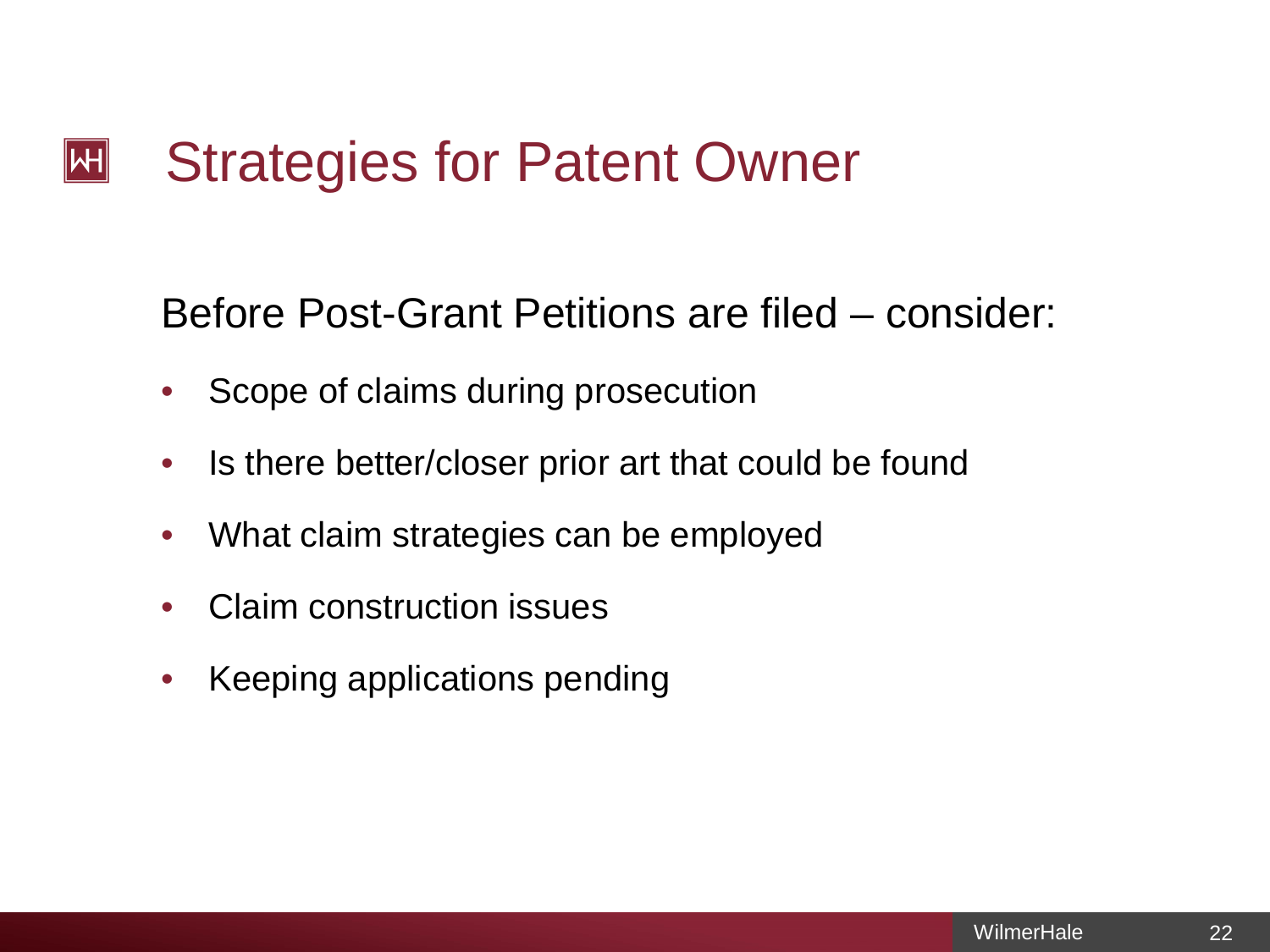Before Post-Grant Petitions are filed – consider:

- Evaluation priority date of claims
	- **Disclosure**
	- Inventorship
- For high value portfolios consider informal ranking
- Are there available experts I can retain
- Internal education very important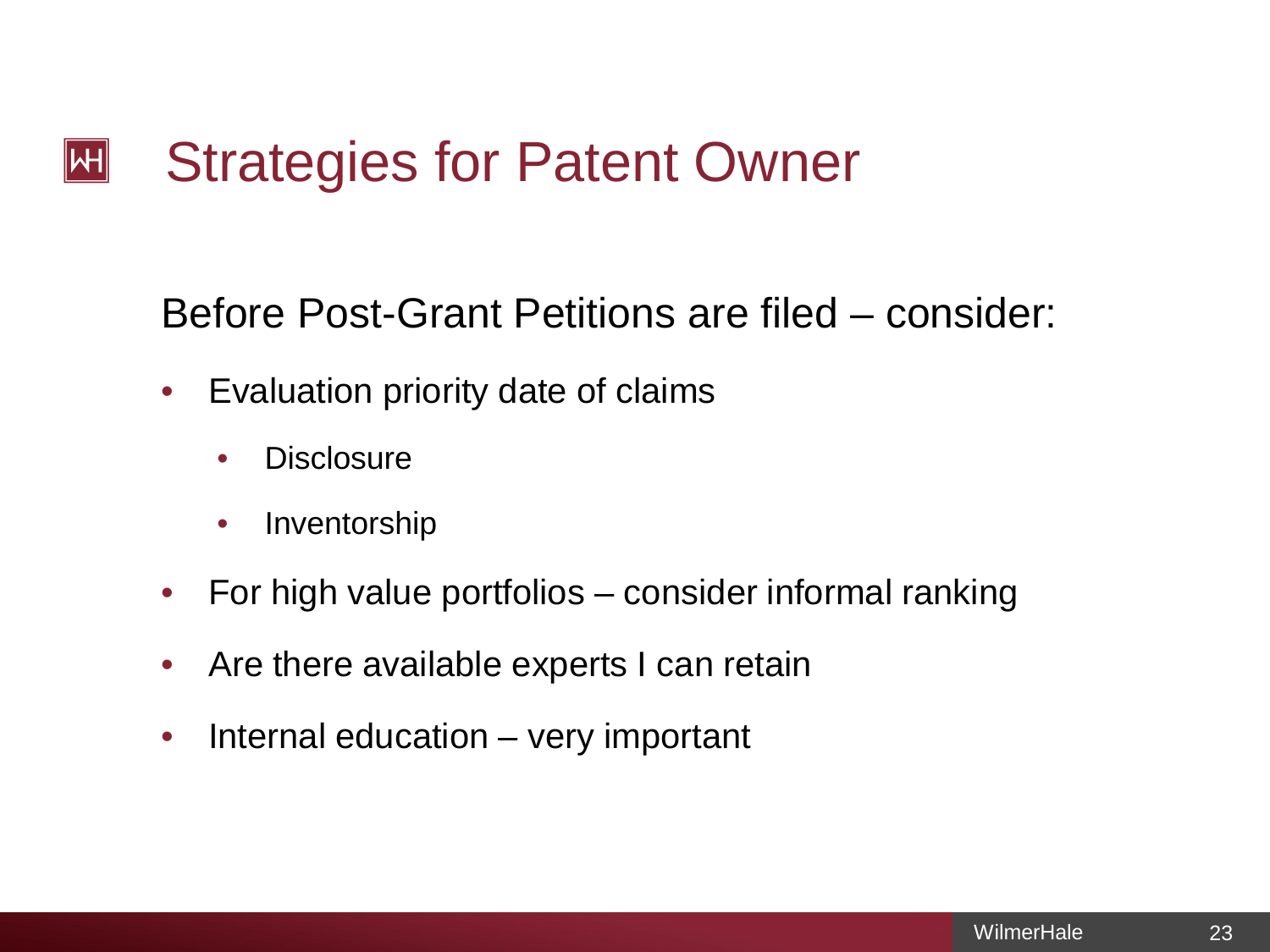#### Strategies for Patent Owner  $|\mathsf{H}|$

When Post-Grant Petitions are filed – first steps:

- Mandatory notices  $-21$  days after service
- Ownership evaluation
- Determination of who should be listed as RPI and Privies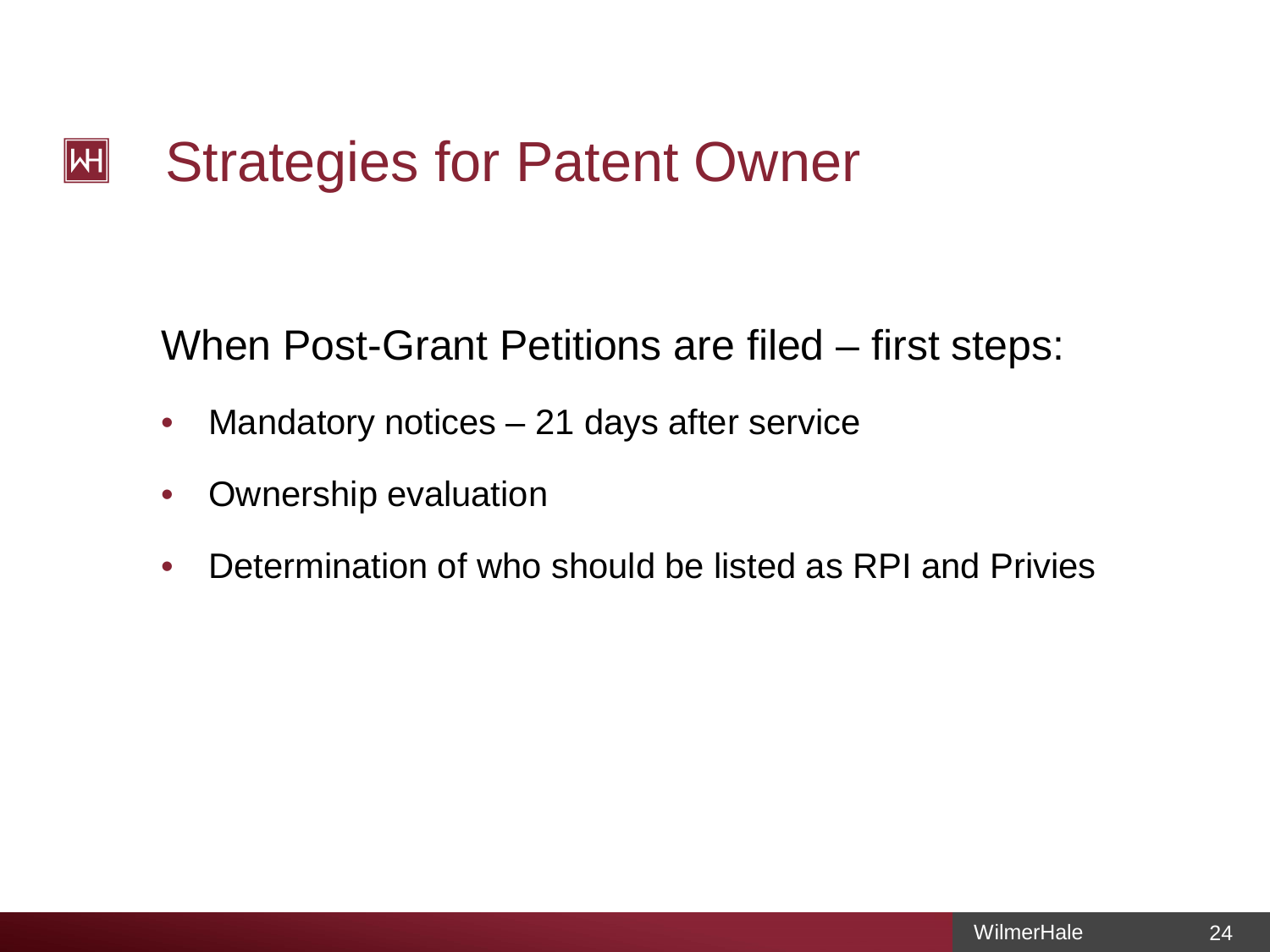When Post-Grant Petitions are filed – consider:

- Engage expert (if not already engaged)
- Sober review of the prior art cited
- Claim constructions by petitioner
- Commercial considerations of claims and positions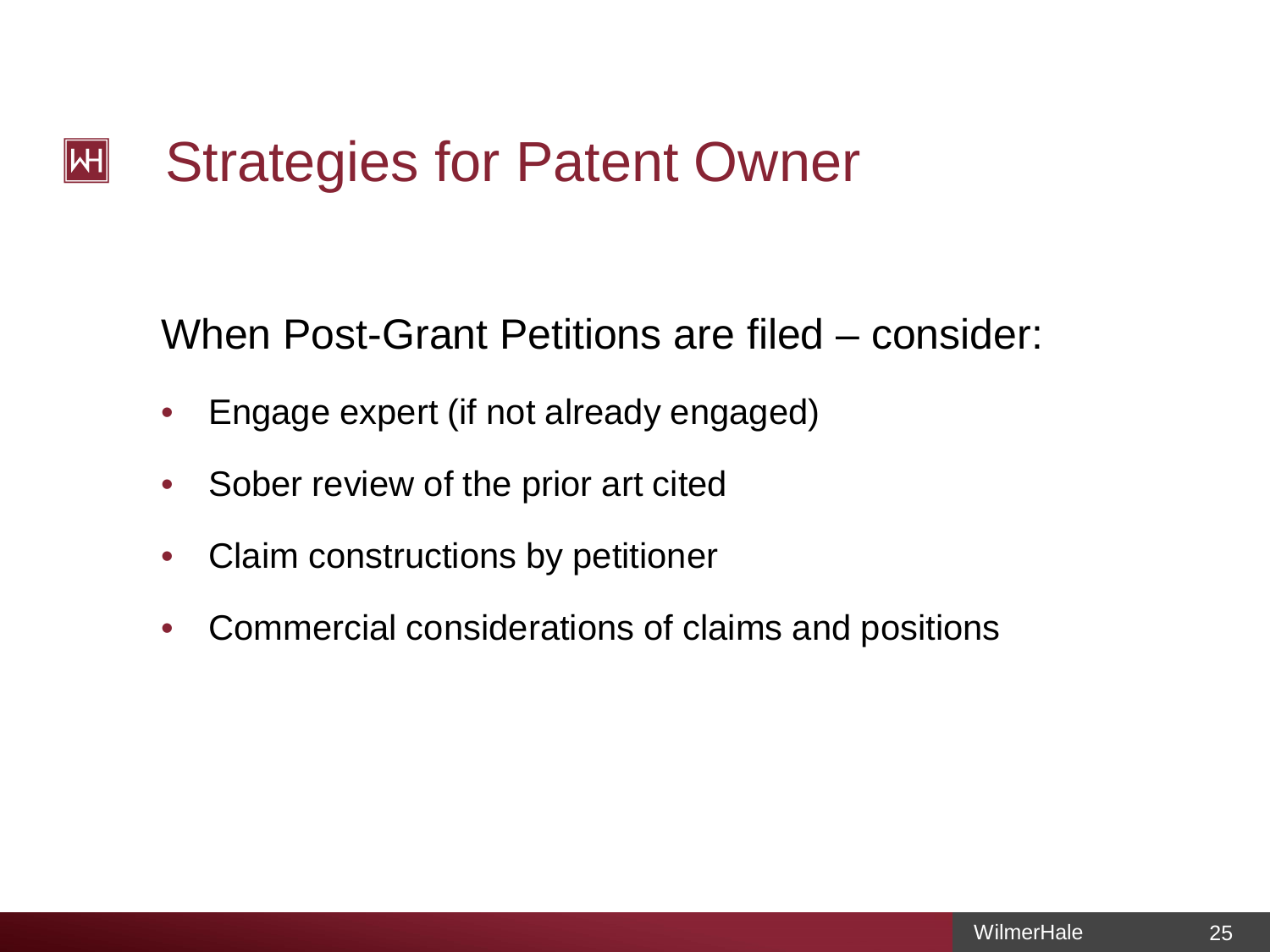When Post-Grant Petitions are filed – consider:

- Strategic review of challenged claims
- Considerations of Real Party of Interest and Privity Issues for Petitioner
- Consideration of potential settlement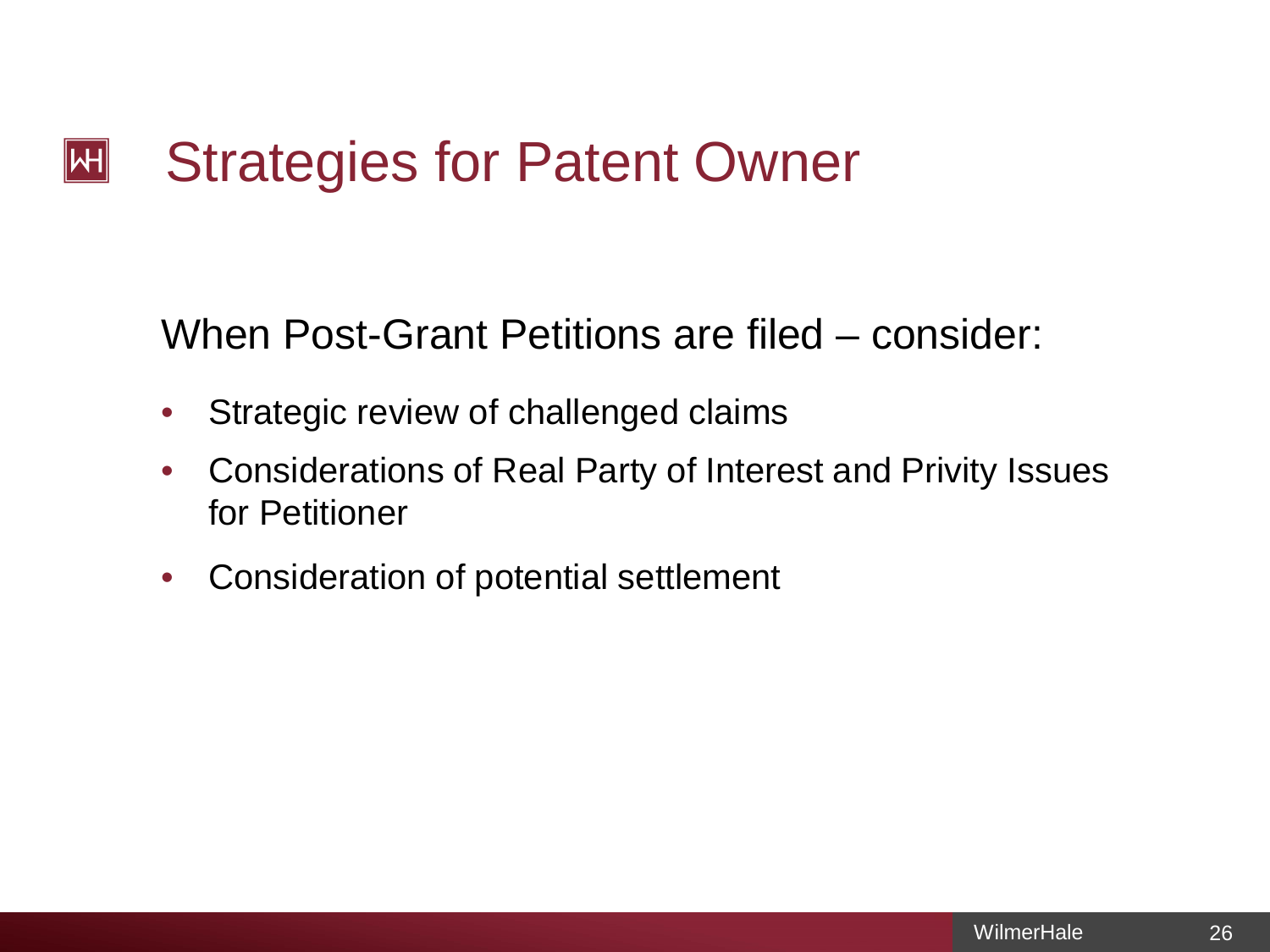Considerations on Preliminary Responses

- To file or not to file
- Declaration evidence (proposed rules)
- Request Discovery for RPI or Privity Issues?
- What to argue in Preliminary Response
	- Choose arguments that matter
	- Identify procedural deficiencies not factual disputes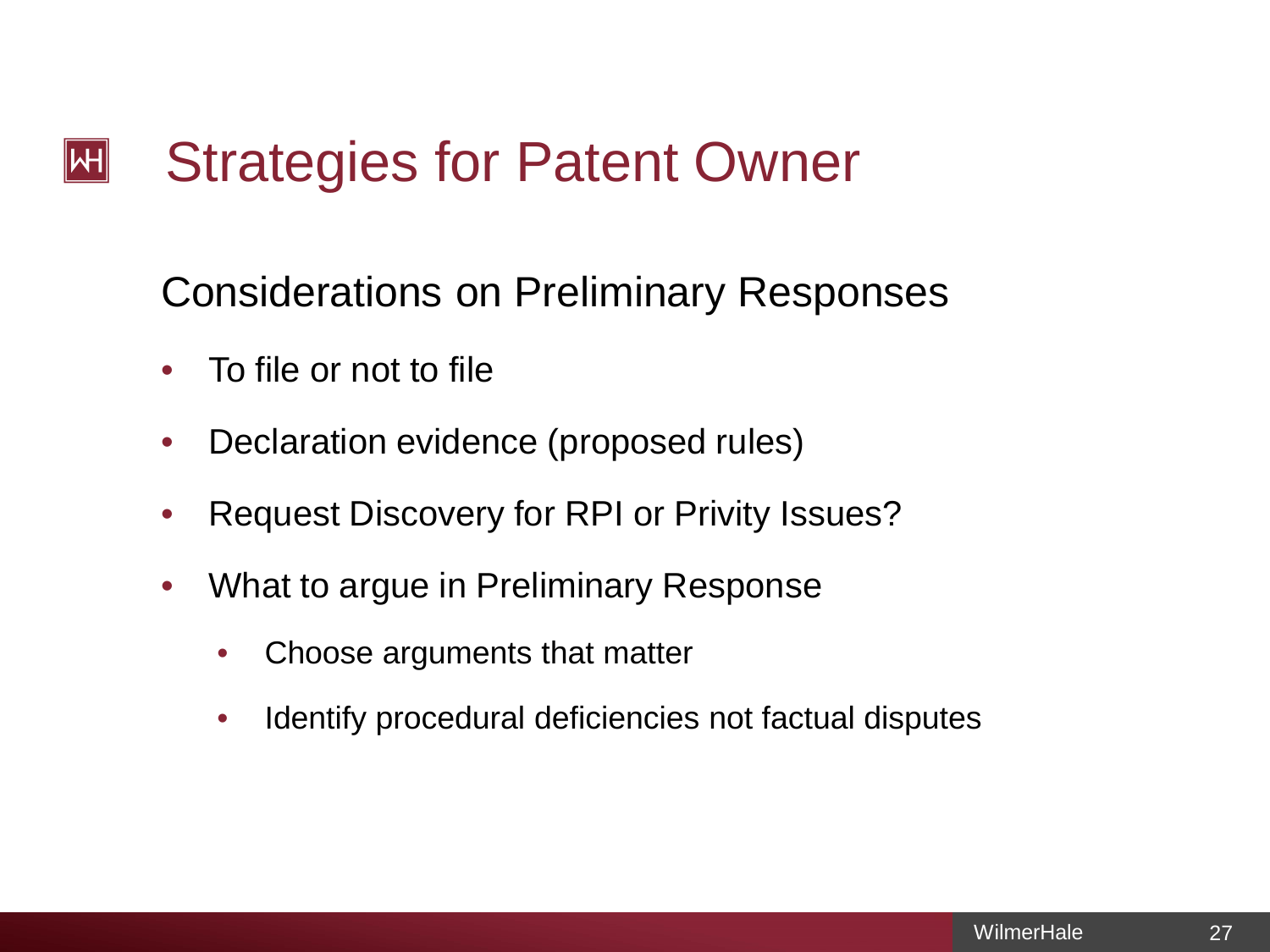Considerations on Depositing Petitioner's Declarant

- Depose? Almost certainly yes
- Nature of Cross Examination
- Narrow, focused questions
- Have outline of Response before deposition
- Be mindful of (but not limited to) the declaration testimony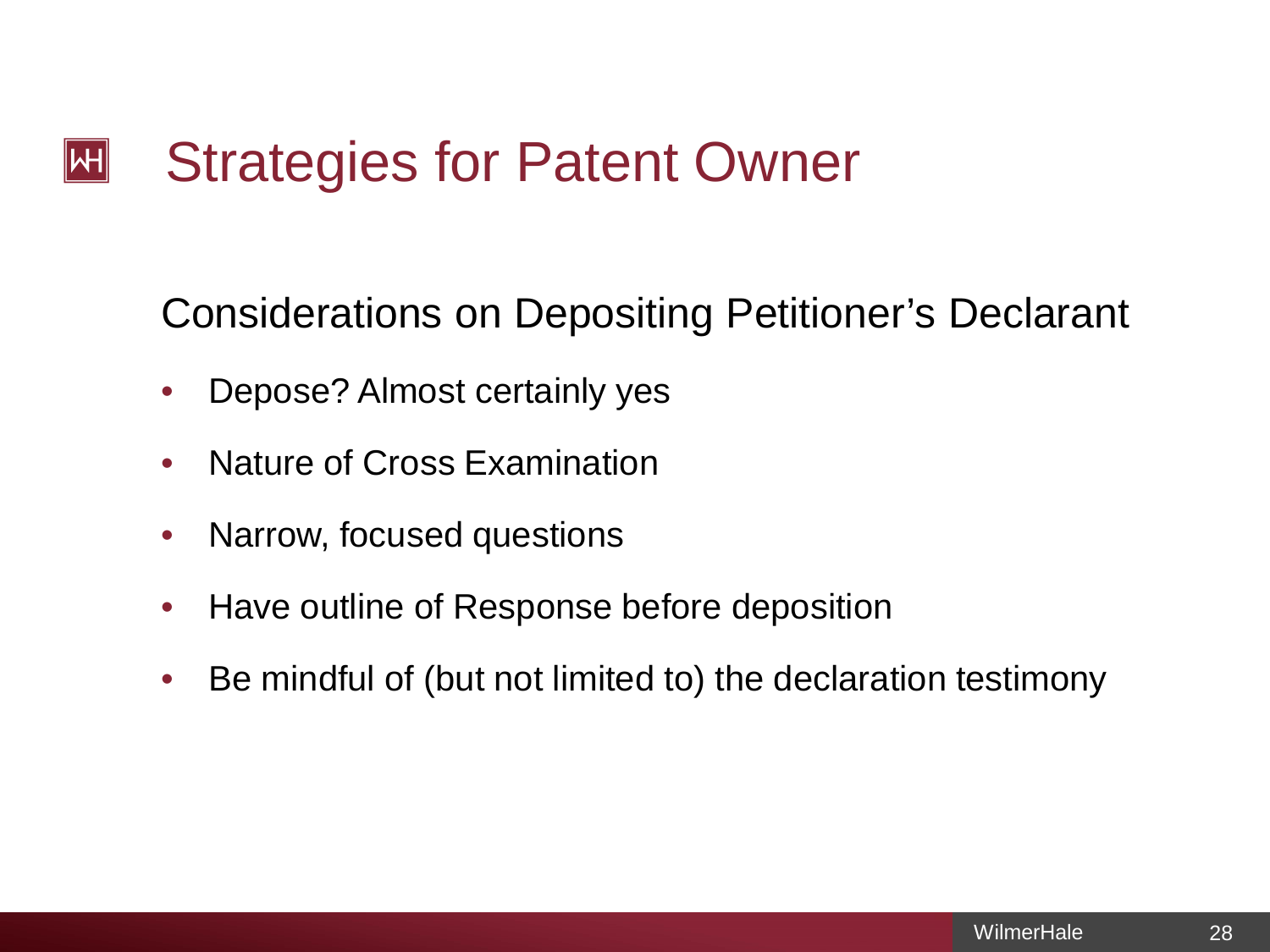### Preparing PO Response

- Consider if the burden of production has shifted (e.g., need to antedate a reference)
- Address claim construction of Board and petitioner as needed
- Focus on positions taken by petitioner as addressed in the DI
- Consider missing limitations and combinability
- Are the secondary considerations to be presented
- Develop a credible approach toward patentability
- Focus on technical merits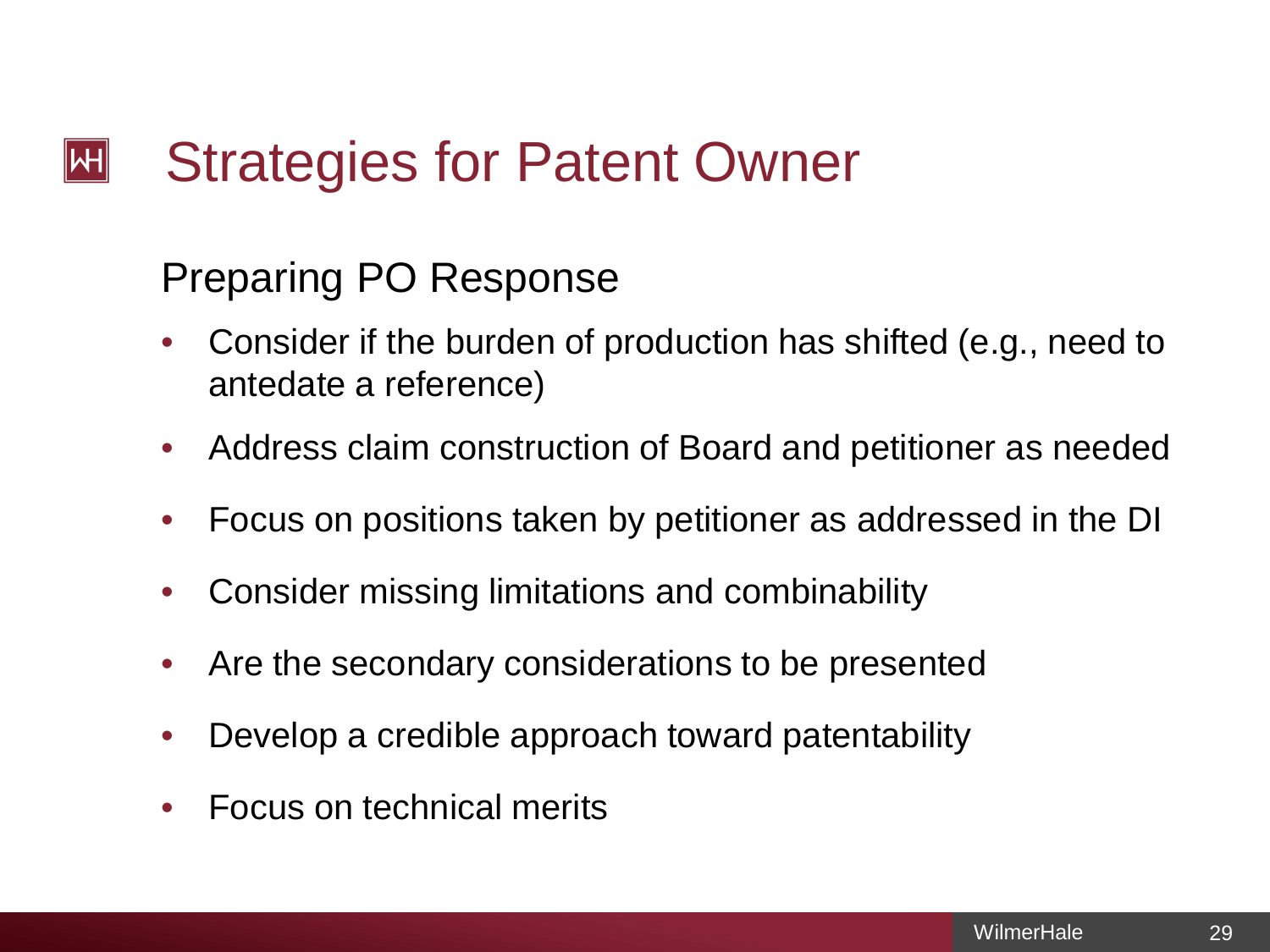### Considerations on Defending PO Declarant

- Prepare the expert on the full range of issues
- Ensure that the Expert understands
	- The objectives of the PO
	- That the deposition is cross examination
- Frame issues positively, not defensively
- Consider using multiple declarations as needed
- Don't file a declaration for someone who cannot be deposed\*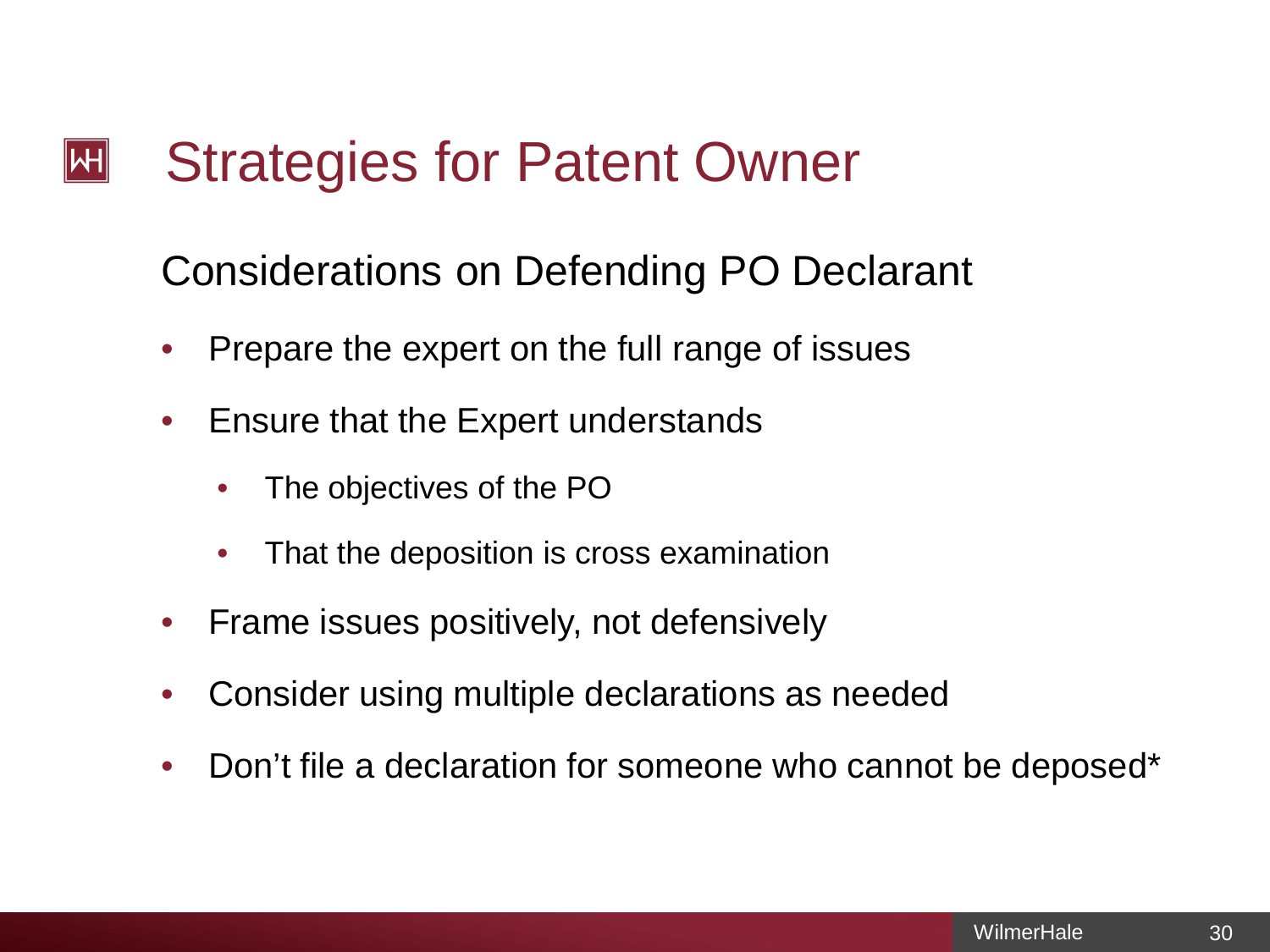Considerations on Observations on Cross Examinations

- Fewer observations that are focused is more powerful than more that are diffuse
- If the significant isn't apparent in a few words consider not included
- Consider the whole quote in context not the sound bit

Considerations on Motions to Exclude

- Really evaluate whether one should be filed
- What purpose it could serve
- Observations on reading the denials to MTE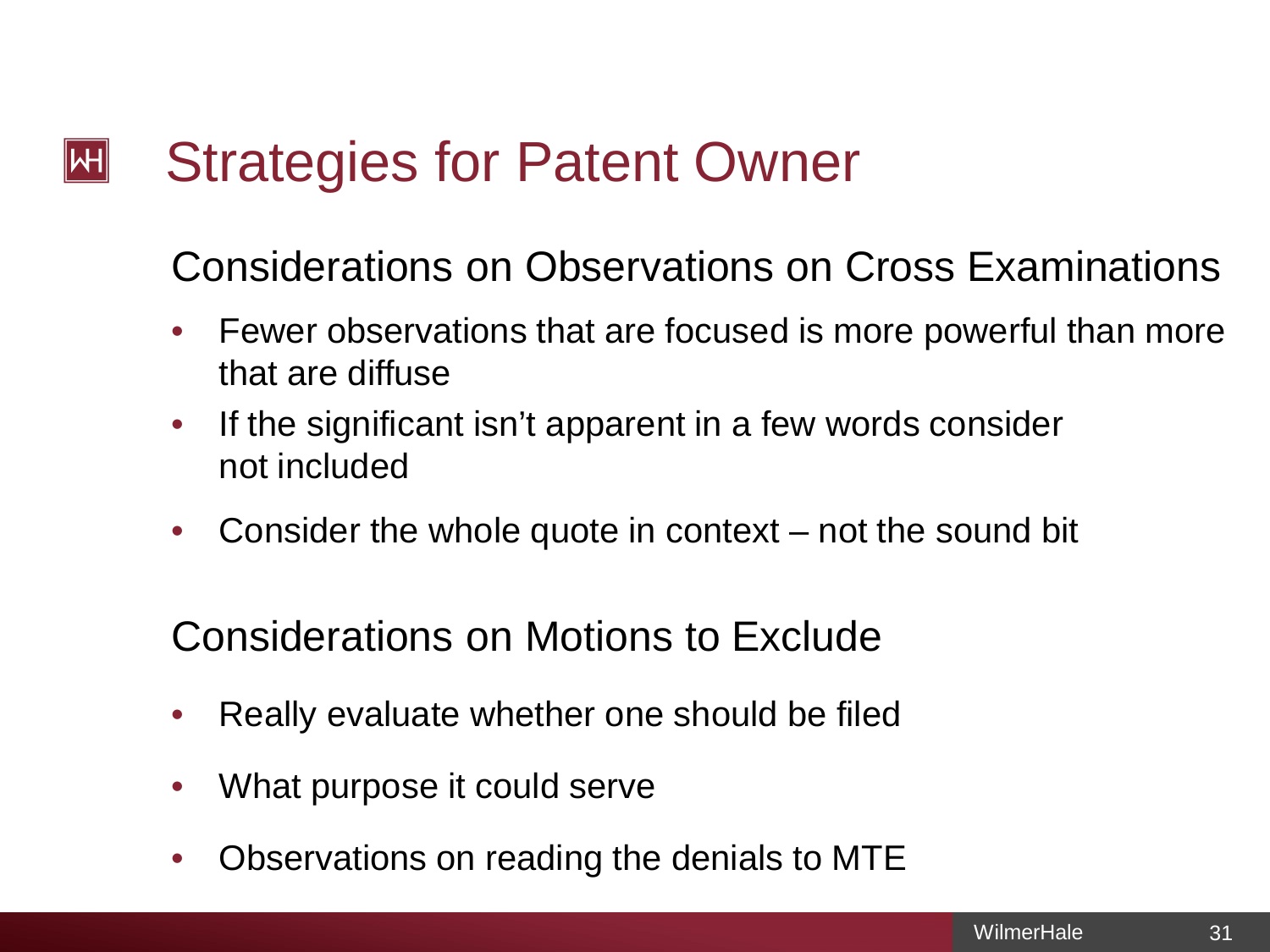### Strategies for Oral Hearing

- Prepare, prepare, prepare
- Work on sequencing and structure in your slides
- Don't get too tied to slides
- Answer questions completely
- Acknowledge what is in the prior art don't pretend it doesn't exist
- State your case affirmatively avoid seeming to rely on the burden of proof
- Have fun, you're the Patent Owner